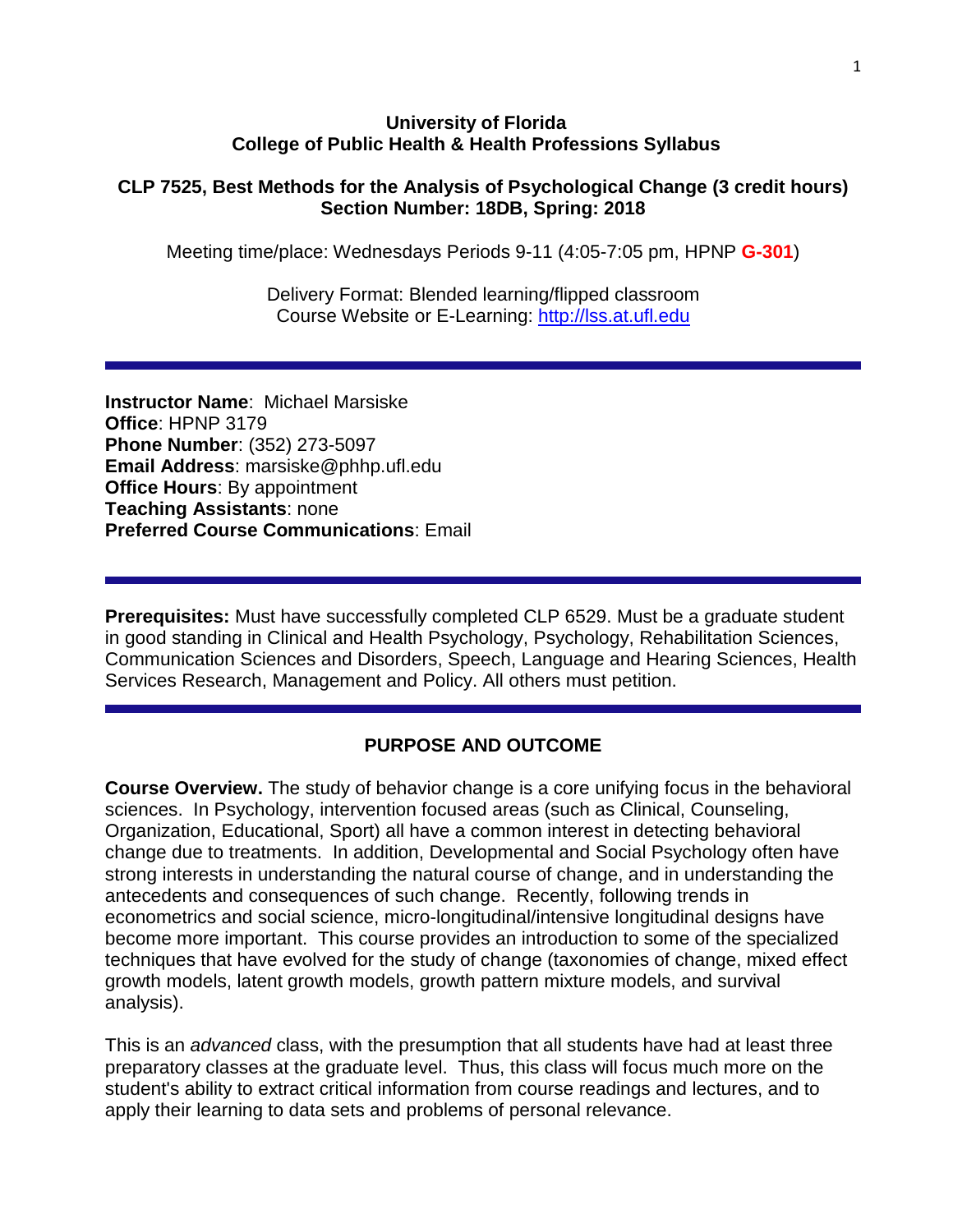**Relation to Program Outcomes.** This course is an elective course for all graduate programs.

**For accreditation site visitors:** Complete references for the reading materials may be found at [http://phhp-marsiske.sites.medinfo.ufl.edu/for-students/classes/references-for-clp-](http://phhp-marsiske.sites.medinfo.ufl.edu/for-students/classes/references-for-clp-6527652865297525-readings/)[6527652865297525-readings/](http://phhp-marsiske.sites.medinfo.ufl.edu/for-students/classes/references-for-clp-6527652865297525-readings/) . An overview of coverage of tests/measurement/psychometric topics across our four research design/measurement/statistics may be found at [http://phhp](http://phhp-marsiske.sites.medinfo.ufl.edu/for-students/classes/tests-and-measurement-coverage-in-clp-courses/)[marsiske.sites.medinfo.ufl.edu/for-students/classes/tests-and-measurement-coverage-in](http://phhp-marsiske.sites.medinfo.ufl.edu/for-students/classes/tests-and-measurement-coverage-in-clp-courses/)[clp-courses/](http://phhp-marsiske.sites.medinfo.ufl.edu/for-students/classes/tests-and-measurement-coverage-in-clp-courses/) . An overview of coverage of research design and methodology topics may be found at [http://phhp-marsiske.sites.medinfo.ufl.edu/for-students/classes/research-design](http://phhp-marsiske.sites.medinfo.ufl.edu/for-students/classes/research-design-and-methods-coverage-in-clp-courses/)[and-methods-coverage-in-clp-courses/](http://phhp-marsiske.sites.medinfo.ufl.edu/for-students/classes/research-design-and-methods-coverage-in-clp-courses/) .

### **Course Objectives and/or Goals**

Content domains: Two occasion change models (reliable change, standard error of measurement), mixed effects model for change and growth models; structural equation model approach to latent growth model, growth pattern mixture models, missing data in longitudinal models, survival models (life tables, discrete time models, Cox proportional hazards)

| <b>Dimension</b> | <b>Objective</b>                                                                                                                                                                                                                                                                | Learning<br>activity/ies                                                                                                 | <b>Evaluation</b>                                                                                                  |
|------------------|---------------------------------------------------------------------------------------------------------------------------------------------------------------------------------------------------------------------------------------------------------------------------------|--------------------------------------------------------------------------------------------------------------------------|--------------------------------------------------------------------------------------------------------------------|
| Knowledge        | <b>Read textbook and primary</b><br>source meetings; class<br>powerpoints and transcripts.<br><b>Identify</b> the major topics covered<br>each week and the relationship to<br>the course roadmap<br>Reproduce simple analysis<br>demonstrated in lecture                       | Online lectures,<br>online<br>demonstrations,<br>weekly TA review<br>sessions, readings                                  | Self-testing<br>and mastery<br>learning;<br>multiple-<br>choice<br>examination                                     |
| Comprehension    | Define the major concepts/terms<br>each week<br><b>Describe</b> the appropriate<br>situations in which to use<br>techniques demonstrated<br>Differentiate among different<br>approaches (e.g., different kinds<br>of analysis strategies) and their<br>strengths and weaknesses | Online<br>demonstrations, In-<br>class discussion<br>weekly TA review<br>sessions, readings                              | Self-testing<br>and mastery<br>learning, in-<br>class practice<br>exercises,<br>multiple-<br>choice<br>examination |
| Application      | <b>Calculate</b> major coefficients and<br>summary statistics<br><b>Chart</b> key findings and interpret<br>Choose the best analysis for a<br>given situation<br><b>Extend basic analysis situations</b><br>demonstrated in class to more<br>complex data problems              | Online<br>demonstrations,<br>Hands-on class<br>sessions, Team-<br>based problem<br>solving, weekly TA<br>review sessions | Self-testing<br>and mastery<br>learning; in-<br>class practice<br>exercises                                        |
| Analysis         | <b>Break down</b> the multiple results                                                                                                                                                                                                                                          | Team-based                                                                                                               | Peer-review                                                                                                        |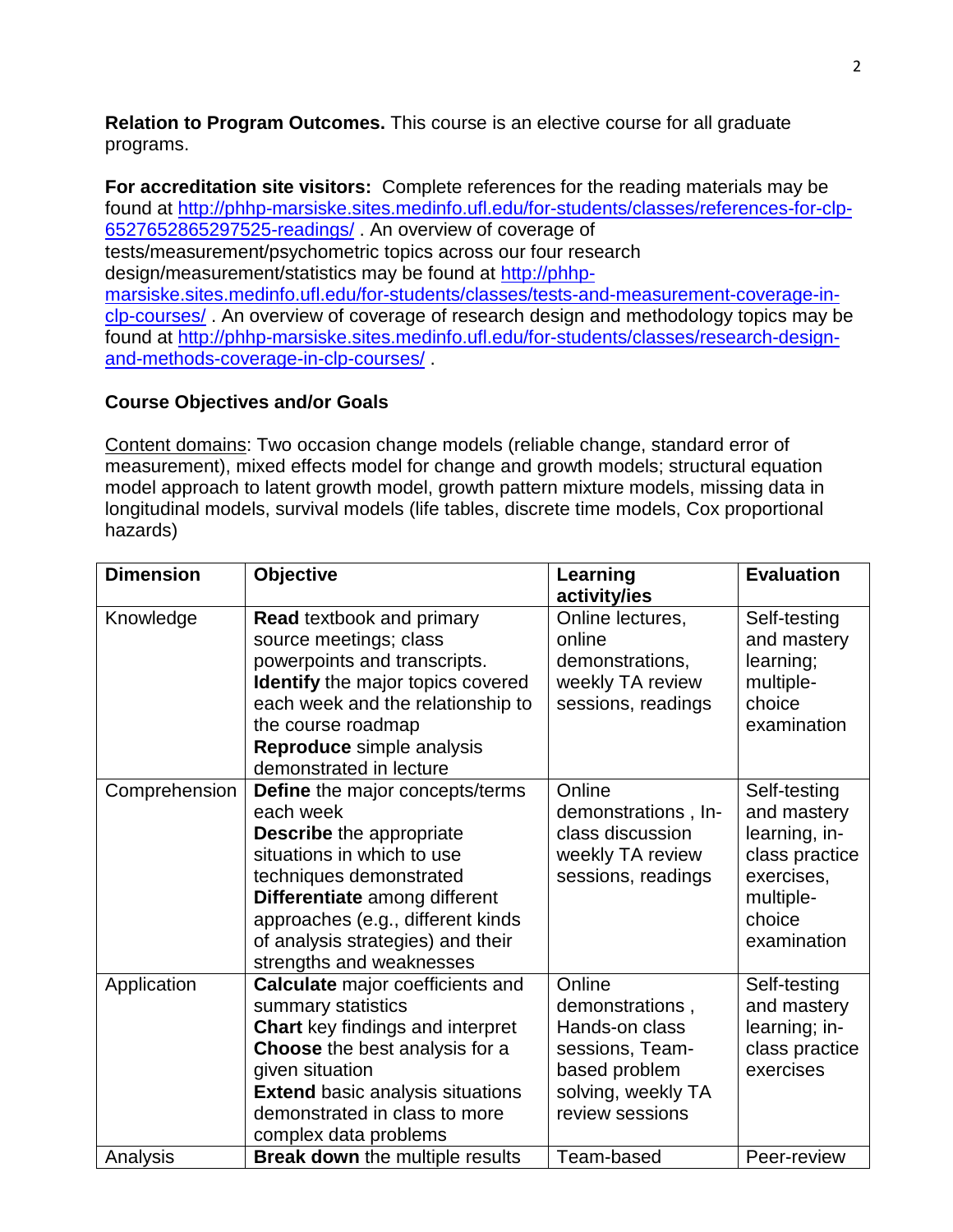| <b>Dimension</b> | <b>Objective</b>                                                                                                                                                                                                                                                                                                                                                                                                                                          | Learning<br>activity/ies                                        | <b>Evaluation</b>                                                                                                                                                                                |
|------------------|-----------------------------------------------------------------------------------------------------------------------------------------------------------------------------------------------------------------------------------------------------------------------------------------------------------------------------------------------------------------------------------------------------------------------------------------------------------|-----------------------------------------------------------------|--------------------------------------------------------------------------------------------------------------------------------------------------------------------------------------------------|
|                  | of a data analysis into constituent<br>pieces<br>Interpret the results of analyses<br>with regards to the substantive<br>questions being asked<br>Recommend next steps or areas<br>in need of clarification to improve<br>the analysis                                                                                                                                                                                                                    | problem solving, In-<br>class discussion,<br>coaching/mentoring | and group<br>self-<br>evaluation,<br>in-class<br>practice<br>exercises)                                                                                                                          |
| Synthesis        | <b>Collaborate</b> with group members<br>to determine the best solution to a<br>complex problem<br><b>Combine</b> multiple sources of<br>information (e.g., information<br>regarding distributions and<br>analytical question)<br><b>Construct</b> an appropriate<br>analysis strategy for a multi-part<br>data problem<br>Model independent/dependent<br>variable relationships using the<br>appropriate techniques given<br>distributions and questions | Coaching/mentoring,<br>Team-based<br>problem solving            | <b>Multiple</b><br>choice<br>examination<br>(questions<br>combining<br>multiple<br>aspects of<br>the course);<br>in-class<br>practice<br>exercises,<br>personal data<br>application<br>exercises |
| Evaluation       | Appraise the quality of the data<br>and the admissibility of solutions<br>generated<br><b>Assess the fit/quality of the</b><br>solution and recommend next<br>steps<br><b>Compare/contrast solutions</b><br>generated under multiple<br>approaches to transformation or<br>data analysis<br><b>Prioritize</b> and select the best<br>choice for data analysis, given<br>available data and distribution and<br>research question.                         | Coaching/mentoring,<br>Team-based<br>problem solving            | in-class<br>practice<br>exercises;<br>group self-<br>evaluation<br>discussions;<br>personal data<br>application<br>exercises                                                                     |

### **Instructional Methods**

This is a **blended learning course**. Specifically, it uses a flipped classroom (lectures online, in person meetings for collaborative problem solving)

What is blended learning and why is it important? A Blended Learning class uses a mixture of technology and face-to-face instruction to help you maximize your learning. Knowledge content that I would have traditionally presented during a live class lecture is instead provided online before the live class takes place. This lets me focus my face-to-face teaching on course activities designed to help you strengthen higher order thinking skills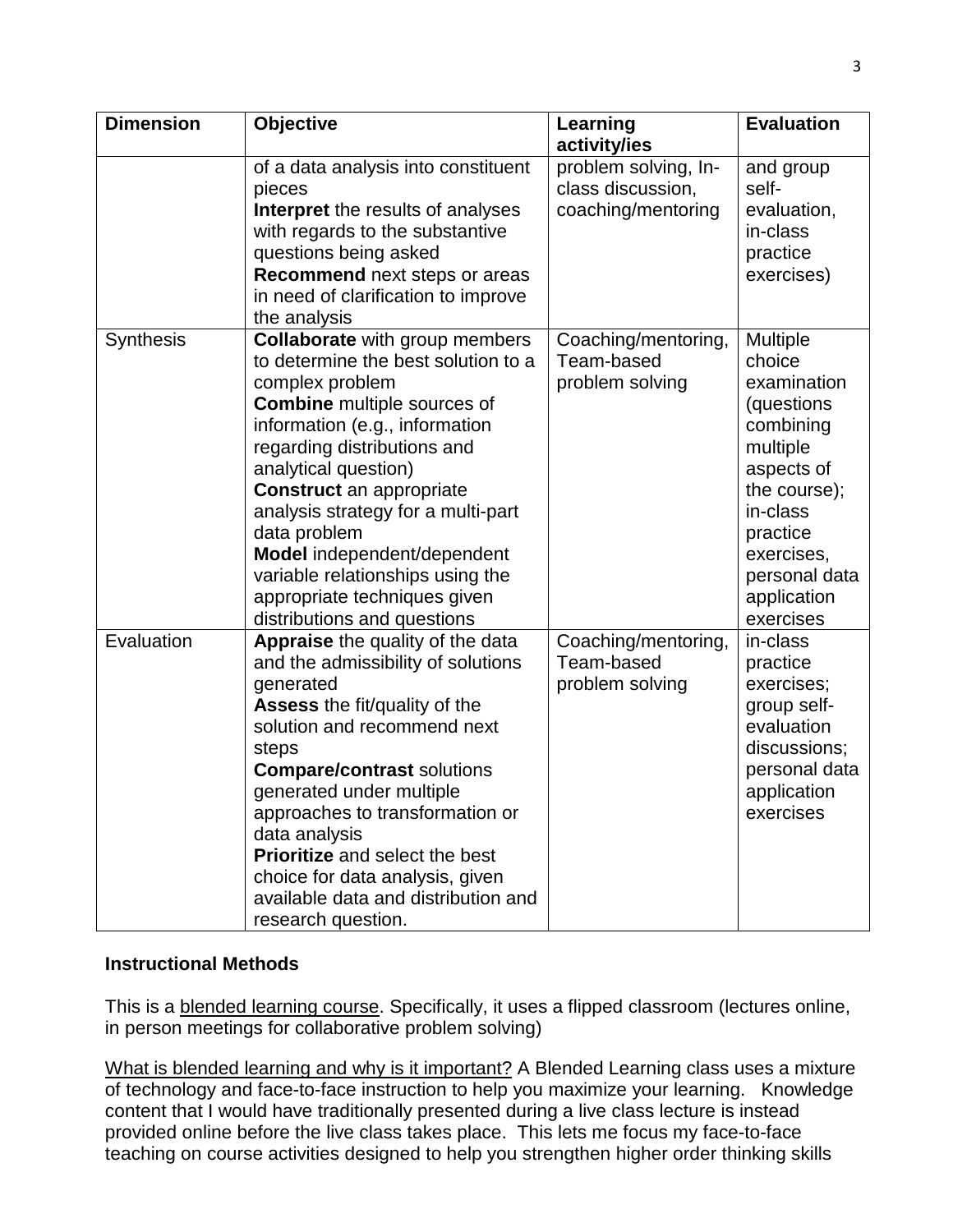such as critical thinking, problem solving, and collaboration. Competency in these skills is critical for today's health professional.

What is expected of me? You are expected to actively engage in the course throughout the semester. You must come to class prepared by completing all out-of-class assignments. This preparation gives you the knowledge or practice needed to engage in higher levels of learning during the live class sessions. If you are not prepared for the face-to-face sessions, you will struggle to keep pace with the activities occurring in the live sessions, and it is unlikely that you will reach the higher learning goals of the course. Similarly, you are expected to actively participate in the live class. Your participation fosters a rich course experience for you and your peers that facilitates overall mastery of the course objectives.

Things to keep in mind. Because I post material on line, you can go back and review it as many times as needed to feel comfortable with the material prior to the live class. Please keep in mind that you have to allocate your time wisely to take full advantage of the blended learning approach.

### **DESCRIPTION OF COURSE CONTENT**

#### **Topical Outline/Course Schedule**

(note: Readings are sometimes on topics ahead of the current week, to help prepare you for later weeks, and are shown below the weekly schedule)

| Week                    | In-class<br>meeting | Date to<br>complete<br>quiz/in-<br>class<br>work | Topic(s)                                                                                      | <b>Additional</b><br>due dates |
|-------------------------|---------------------|--------------------------------------------------|-----------------------------------------------------------------------------------------------|--------------------------------|
| $\Omega$                | 1/10                | n/a                                              | Course introduction/syllabus<br>review                                                        |                                |
| 1                       | 1/17                | 1/17                                             | Introduction to the difference<br>score, reliable change,<br>standard error of<br>measurement |                                |
| 2                       | 1/24                | 1/24                                             | Mixed effects model for<br>change                                                             |                                |
| 3                       | 1/31                | 1/31                                             | Conditional growth models;<br>time-varying covariates, Level<br>1 and Level 2                 |                                |
| $\overline{\mathbf{4}}$ | 2/7                 | 2/7                                              | Conditional intercepts, slopes,<br>moderators                                                 |                                |
| 5                       | 2/14                | 2/14                                             | Conclusion of MLM,<br>introduction to SEM                                                     |                                |
| 6                       | 2/21                | 2/21                                             | Introduction to the SEM model<br>for change                                                   |                                |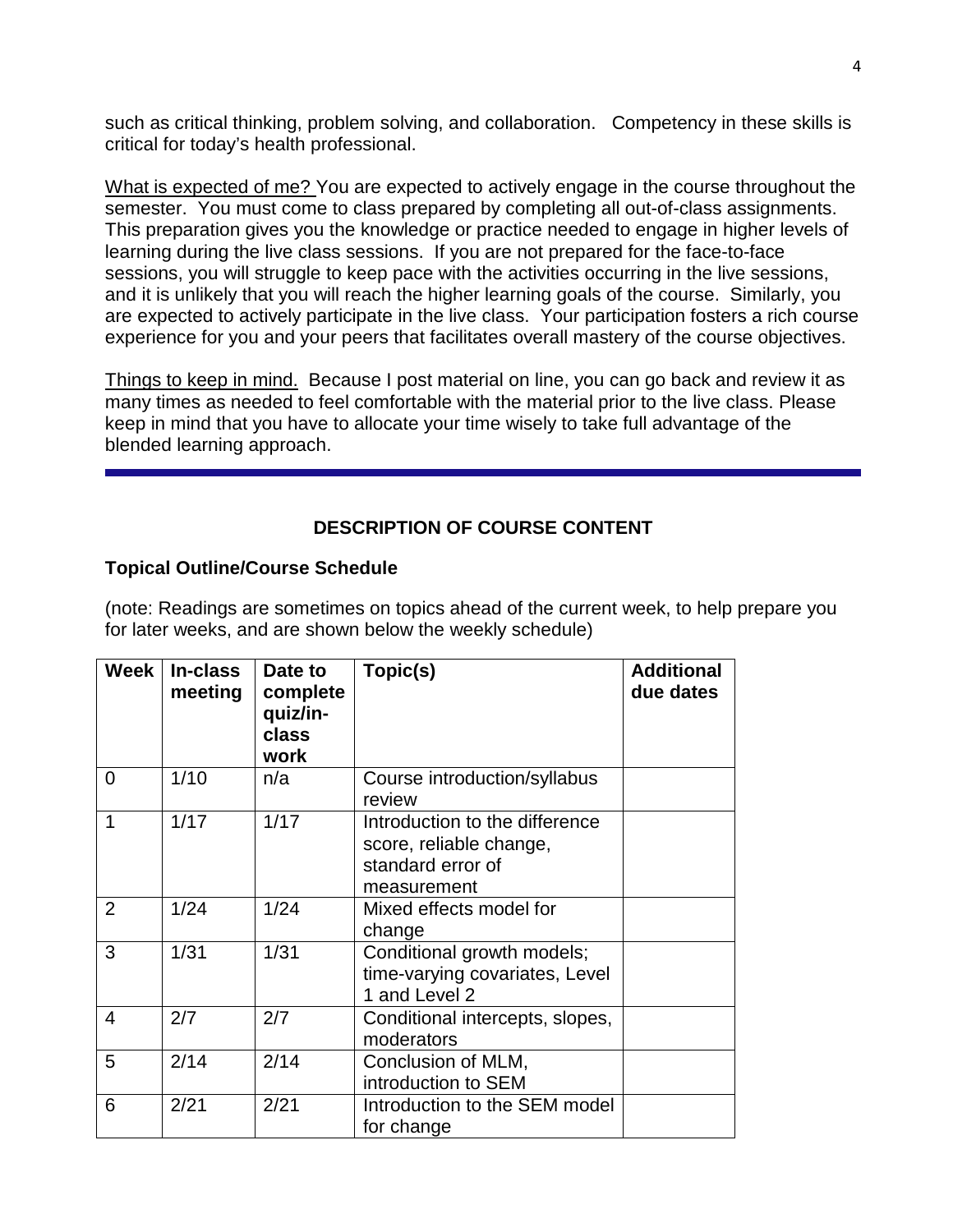| <b>Week</b> | In-class<br>meeting | Date to<br>complete<br>quiz/in-<br>class<br>work | Topic(s)                                                                                   | <b>Additional</b><br>due dates |
|-------------|---------------------|--------------------------------------------------|--------------------------------------------------------------------------------------------|--------------------------------|
| 7           | 2/28                | 2/28                                             | <b>SEM: Time varying</b><br>covariates, correlated<br>trajectories, cross-lagged<br>models | Portfolio 1<br>due 2/28        |
| 8           | 3/14                | 3/14                                             | Higher order growth modules,<br>multiple populations, growth<br>mixture models             |                                |
| 9           | 3/21                | 3/21                                             | Growth mixture models,<br>intensive longitudinal design                                    |                                |
| 10          | 3/28                | 3/28                                             | Missing data approaches                                                                    |                                |
| 11          | 4/4                 | 4/4                                              | Introduction to survival<br>analysis and discrete time<br>models                           |                                |
| 12          | 4/11                | 4/11                                             | Discrete time survival models                                                              |                                |
| 13          | 4/18                | 4/18                                             | Non-linear discrete time;<br>introduction to continuous<br>time survival models            |                                |
| 14          | 4/25                | 4/25                                             | Kaplan-Meier survival curves                                                               | Portfolio 2<br>due 4/25        |
|             |                     |                                                  | Final exam is May 1 from 8:00<br>$pm - 10:00$ pm in Canvas                                 |                                |

#### **Caveat**:

The above schedule and procedures in this course are subject to change in the event of extenuating circumstances. Any changes will be announced in class, and the student is personally responsible for obtaining updated information regarding those changes.

### **Course Materials and Technology**

### Reading materials:

Textbook/background readings for the course will be taken from the sources listed below. Each reading is followed by an acronym in parentheses; these acronyms appear further below in the syllabus. Additional primary source readings (which demonstrate use of methods or provide further detail) will be indicated under the topical outline. for a detailed list, see the *end* of this syllabus. Complete references for the reading materials may be found at [http://phhp-marsiske.sites.medinfo.ufl.edu/for-students/classes/references-for-clp-](http://phhp-marsiske.sites.medinfo.ufl.edu/for-students/classes/references-for-clp-6527652865297525-readings/)[6527652865297525-readings/](http://phhp-marsiske.sites.medinfo.ufl.edu/for-students/classes/references-for-clp-6527652865297525-readings/) .

Bollen, K. A. & Curran, P. J. (2006). Latent Curve Models: A Structural Equation Perspective. Hoboken, NJ: Wiley. (BOLL)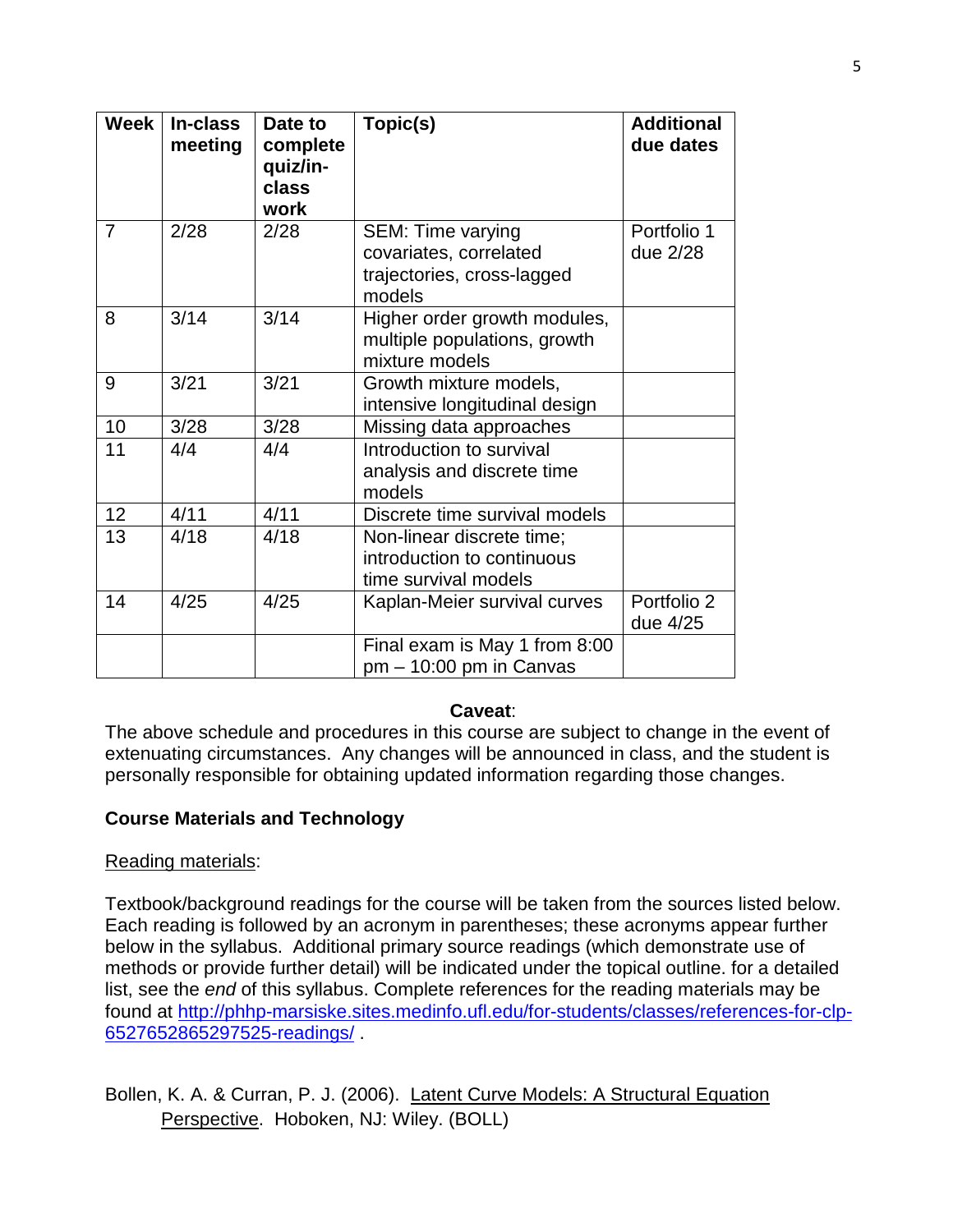- Collins, L. M., & Horn, J.L. (Eds). (1991). Best Methods for the Analysis of Change: Recent Advances, Unanswered Questions, Future Directions. Washington, DC: American Psychological Association. (COLHOR)
- Collins, L. M., & Sayer, A.G. (Eds). (2001). New Methods for the Analysis of Change. Washington, DC: American Psychological Association. (COLSAY)
- Duncan, T. E., Duncan, S. C., & Strycker, L. A. (2006). An Introduction to Latent Variable Growth Curve Modeling: Concepts, Issues, and Applications (Second Edition). Mahwah, NJ: Lawrence Erlbaum Associates. (DUN)
- Fitzmaurice, G. M., Laird, N. M., & Ware, J. H. (2004). Applied Longitudinal Analysis. Hoboken, NJ: Wiley. (FITZ)
- Singer, J. D., & Willett, J.B. (2003). Applied Longitudinal Data Analysis: Modeling Change and Event Occurrence. London: Oxford University Press. (SING)
- Walls, T.A., & Schafer, J. L. (2006). Models for Intensive Longitudinal Data. London: Oxford University Press. (WALLS)

### Software/computing resources:

The "official" software language of this course will be SPSS/AMOS (whatever the latest version supported by PHHP is), with some analyses conducted in MPlus. **All students must have access to the full-featured version of SPSS/AMOS and MPLUS, regardless of specific version number.** See note above. Students are **required** to bring tablets/computers to weekly class meetings, and they will be **required** to conduct SPSS analyses in class.

- Students in PHHP will access SPSS via our terminal server (ts.phhp.ufl.edu) and/or SPSS/AMOS/MPlus via the UF Apps Server. You will need a terminal services compatible remote desktop client. This is free in Windows. For iOS clients, the Microsoft Remote Desktop App is the best. For Macs, Microsoft Remote Desktop App from the App Store
- Students not in PHHP will access SPSS/AMOS/MPlus via the http://info.apps.ufl.edu/ website. (Please see that site for technical instructions; you will need to install a small Citrix client on your machine the first time you use it).

These are both virtual machines, which means you can run SPSS on any Windows, MAC, or even tablet (iOS, anyway) machine.

- In the event that you want your PERSONAL copy on your PERSONAL machine, you will want to buy the SPSS Graduate Pack PREMIUM Edition (no lower version will suffice). You can get a home-use copy at the UF HUB (you must appear PHYSICALLY to get a disk). This will be good until 12/31, and then you would need to obtain a new version for the next calendar year. See <http://helpdesk.ufl.edu/software-services/spss/>for details. (\$35 in 2017)
- If you want to download a 12 month copy, you may purchase it from [http://onthehub.com](http://onthehub.com/) . Be sure to download the "**Standard**", **not "Base**" Grad Pack. [\(https://estore.onthehub.com/WebStore/OfferingsOfMajorVersionList.aspx?pmv=12c](https://estore.onthehub.com/WebStore/OfferingsOfMajorVersionList.aspx?pmv=12c7bd0a-436e-e511-9411-b8ca3a5db7a1&cmi_mnuMain=2ff73789-74c7-e011-ae14-f04da23e67f6&cmi_mnuMain_child=2a1143f0-74c7-e011-ae14-f04da23e67f6&utm_source=SPSSstatistics-productpage-statistics&utm_medium=onthehub-productpage&utm_campaign=SPSS) [7bd0a-436e-e511-9411-b8ca3a5db7a1&cmi\\_mnuMain=2ff73789-74c7-e011-ae14](https://estore.onthehub.com/WebStore/OfferingsOfMajorVersionList.aspx?pmv=12c7bd0a-436e-e511-9411-b8ca3a5db7a1&cmi_mnuMain=2ff73789-74c7-e011-ae14-f04da23e67f6&cmi_mnuMain_child=2a1143f0-74c7-e011-ae14-f04da23e67f6&utm_source=SPSSstatistics-productpage-statistics&utm_medium=onthehub-productpage&utm_campaign=SPSS) [f04da23e67f6&cmi\\_mnuMain\\_child=2a1143f0-74c7-e011-ae14](https://estore.onthehub.com/WebStore/OfferingsOfMajorVersionList.aspx?pmv=12c7bd0a-436e-e511-9411-b8ca3a5db7a1&cmi_mnuMain=2ff73789-74c7-e011-ae14-f04da23e67f6&cmi_mnuMain_child=2a1143f0-74c7-e011-ae14-f04da23e67f6&utm_source=SPSSstatistics-productpage-statistics&utm_medium=onthehub-productpage&utm_campaign=SPSS) [f04da23e67f6&utm\\_source=SPSSstatistics-productpage](https://estore.onthehub.com/WebStore/OfferingsOfMajorVersionList.aspx?pmv=12c7bd0a-436e-e511-9411-b8ca3a5db7a1&cmi_mnuMain=2ff73789-74c7-e011-ae14-f04da23e67f6&cmi_mnuMain_child=2a1143f0-74c7-e011-ae14-f04da23e67f6&utm_source=SPSSstatistics-productpage-statistics&utm_medium=onthehub-productpage&utm_campaign=SPSS)[statistics&utm\\_medium=onthehub-productpage&utm\\_campaign=SPSS\)](https://estore.onthehub.com/WebStore/OfferingsOfMajorVersionList.aspx?pmv=12c7bd0a-436e-e511-9411-b8ca3a5db7a1&cmi_mnuMain=2ff73789-74c7-e011-ae14-f04da23e67f6&cmi_mnuMain_child=2a1143f0-74c7-e011-ae14-f04da23e67f6&utm_source=SPSSstatistics-productpage-statistics&utm_medium=onthehub-productpage&utm_campaign=SPSS) . You can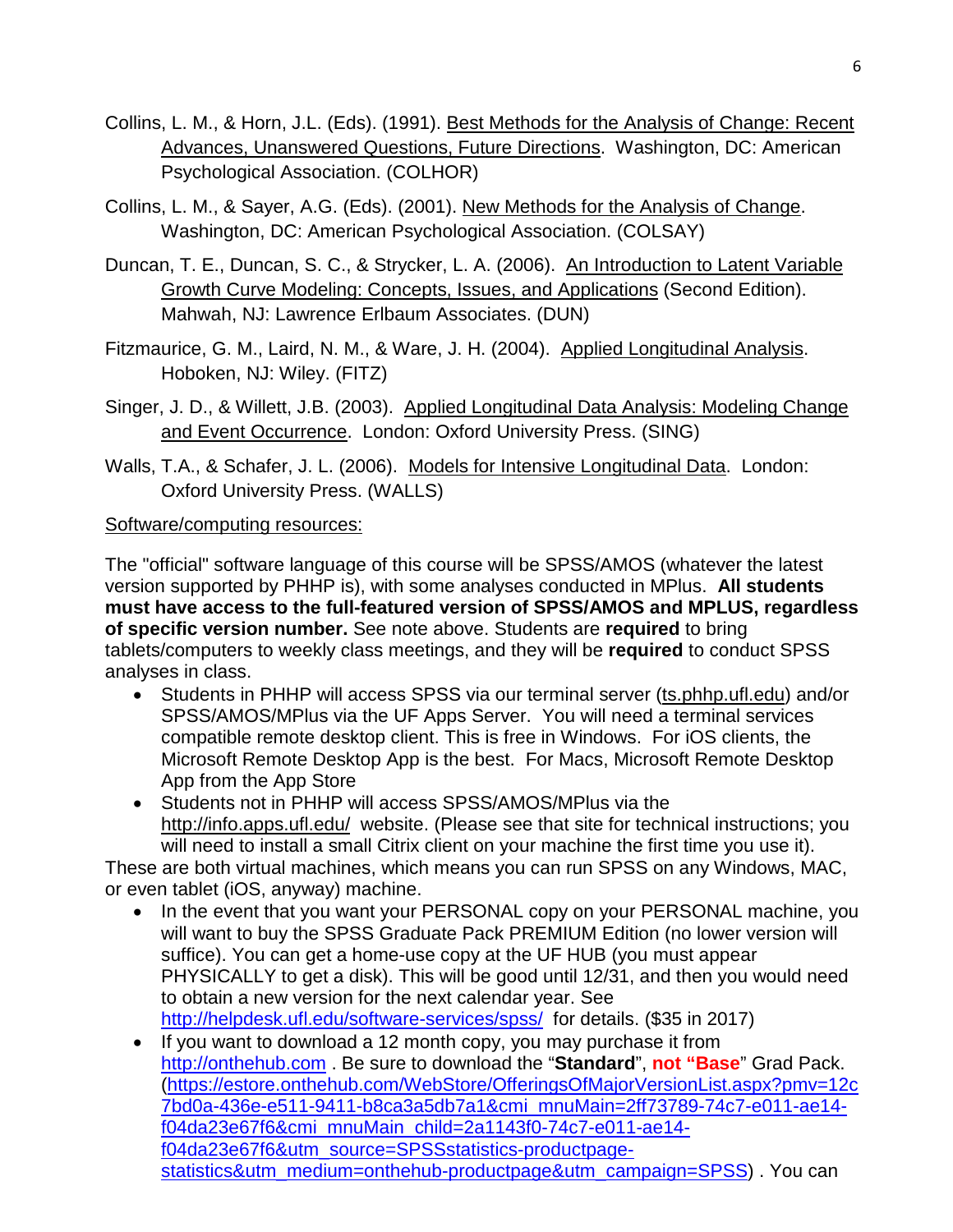also supplement your SPSS with an additional AMOS student license from that site (another \$35 in 2017).

All students must also be able to access course materials, which will be distributed electronically as Microsoft PowerPoint, Microsoft Word (PHHP currently supports Office 2010), or Adobe Acrobat files. This software is available free to UF students via download [\(http://www.it.ufl.edu/2015/01/free-office-365-downloads-available-to-faculty-and-staff/](http://www.it.ufl.edu/2015/01/free-office-365-downloads-available-to-faculty-and-staff/) ) or via the [http://apps.ufl.edu](http://apps.ufl.edu/) server. In the first class, all students will complete an e-mail register; students are responsible for updating the instructor on e-mail changes throughout the term. **All** class materials will be distributed by e-mail or Canvas site, so regular and frequent checking is a necessity.

For issues with technical difficulties for E-learning please contact the UF Help Desk at:

- Learning-support@ufl.edu
- (352) 392-HELP select option 2
- <https://lss.at.ufl.edu/help.shtml>

### **ACADEMIC REQUIREMENTS AND GRADING**

### **Quizzes (1% each)**

Each week, there is a mastery quiz to submit . This consists of a few simple true/false, multiple choice, or short answer questions probing the content of that week's lecture and/or readings. These are online in Canvas, and must be submitted prior to each week's class (Wednesdays at 4:05 pm). Note: **YOU ARE LOCKED OUT OF ALL SUBSEQUENT CANVAS CONTENT UNLESS YOU PASS EACH QUIZ WITH AT LEAST 80% CORRECT. EVEN IF YOU ARE GOING TO MISS A CLASS, YOU MUST COMPLETE THE QUIZ EACH WEEK BEFORE THE DEADLINE. THERE ARE NO EXCEPTIONS OR EXTENSIONS; YOU HAVE AT LEAST SEVEN DAYS TO COMPLETE EACH QUIZ.**

### **Assignments (2% each)**

Each week, there is an *in-class collaborative assignment* to submit. **There are two rules: (a) each student works on their own analyses, but in parallel with group members (keep on pace with each other and help each other) (b) but the students** *collaborate* **on their written interpretation -- and submit a common written document.** This is graded for presence/absence. These must always be posted to Canvas by **7:05 pm of the day** in which they are due.

*Note: There is NOT a credit for missed in class submissions in this class. If you are unable to attend class, you will have to submit the assignment by deadline on your own (and let your team know you cannot attend). Late work will be subject to the late penalties in this syllabus, unless lateness is excused by UF policies (see below). Students should continue to document their absences via the "absence reporting form" which is linked on the Persistent Resources page, accessible from the Canvas home page for our course.* 

**Portfolio contributions (19% each)**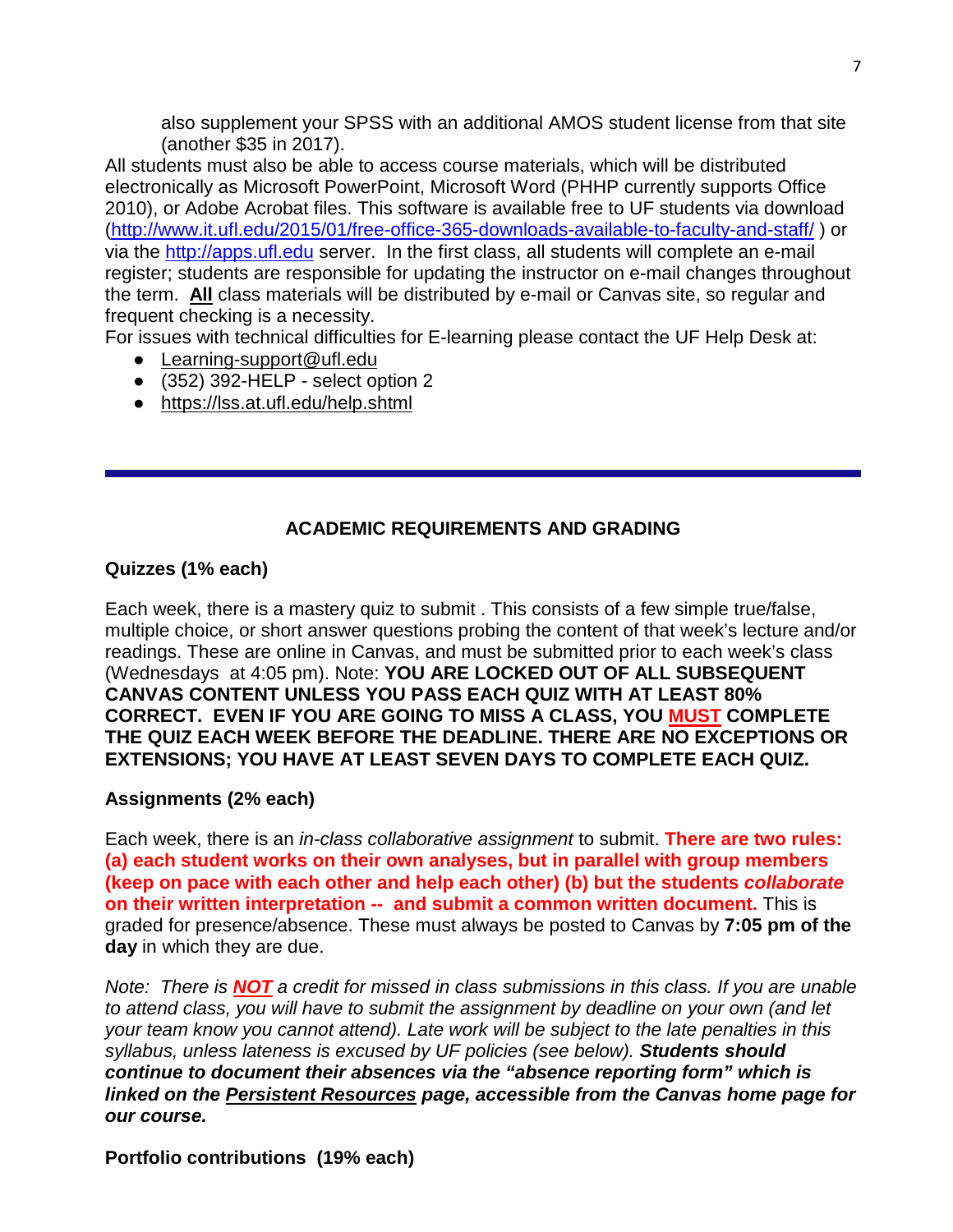2 Portfolios. Two times in the semester, students are expected to contribute a five-to-ten page portfolio component (APA Style Results sections format, including tables and figures). The portfolio should apply the methods reviewed in the preceding seven weeks to either (a) data set(s) controlled by the student, or (b) alternative data sets made available by the instructor. Each portfolio contribution should take the following format:

- i. One paragraph background, with references
- ii. Bulleted list of specific aims (with hypotheses, if appropriate)
- iii. One paragraph summary of methods, including participants, measures, and design. This is a very brief summary, similar to a structured abstract
- iv. Results section, with tables and figures. This should address the specific aims
- v. One paragraph discussion, summarizing the meaning of the findings, major limitations, and appropriate next steps.

This assignment is completely open: The selection of research questions, data set, breadth and complexity are all completely at the discretion of the student. Grading of the portfolio contribution will be in the form of a scientific review, with scores assigned on the basis of the review criteria spelled out in the assignment document (in Canvas) and the associated rubric. If these assignments are late, they are subject to the late penalty schedule (see below).

### **Multiple choice examination (20%)**

This two-hour exam will be scheduled during the UF Exam period (details below). The exam will consist of 50 multiple choice questions; The exam will be administered via Canvas on May 1 from 8 **pm** to 10 **pm** in the "quizzes" tab. The exam will cover all content in lecture/readings from the semester. Students are strongly urged to keep up with the optional multiple-choice self-assessments, as these are close in content and format to the actual exam questions. The exam requires a good internet connection; on-campus possibilities will be discussed in class closer to the final exam date.

| <b>Requirement</b> | Due date | % of final grade<br>(must sum to<br>100%) |
|--------------------|----------|-------------------------------------------|
| In-class exercise  | 1/17     | $\mathcal{P}$                             |
| Lecture quiz       | 1/17     | 1                                         |
| In-class exercise  | 1/24     | 2                                         |
| Lecture quiz       | 1/24     | 1                                         |
| In-class exercise  | 1/31     | $\overline{2}$                            |
| Lecture quiz       | 1/31     | 1                                         |
| In-class exercise  | 2/7      | 2                                         |
| Lecture quiz       | 2/7      |                                           |

### **Grading**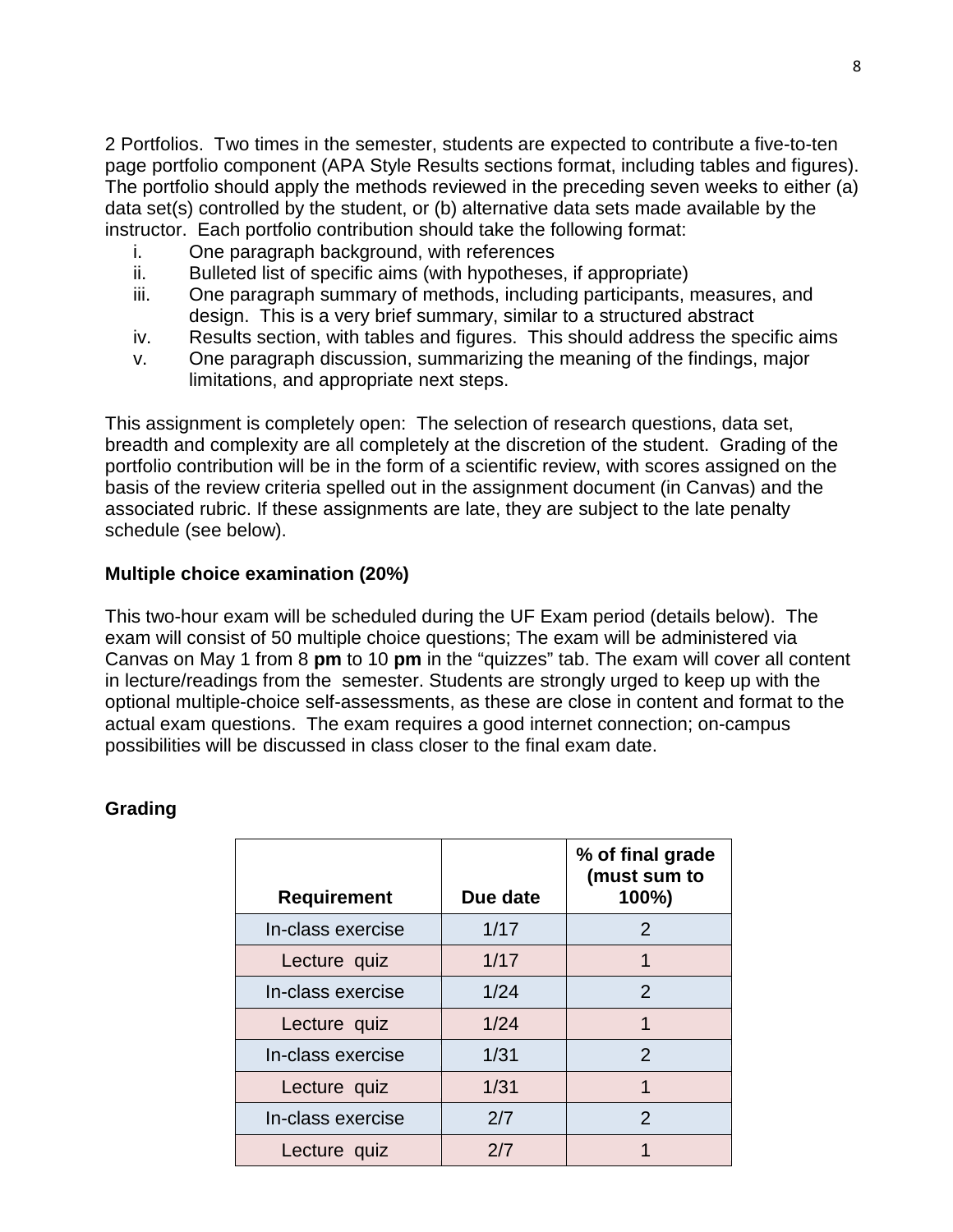| In-class exercise | 2/14 | $\overline{2}$ |
|-------------------|------|----------------|
| Lecture quiz      | 2/14 | $\overline{1}$ |
| In-class exercise | 2/21 | $\overline{2}$ |
| Lecture quiz      | 2/21 | 1              |
| In-class exercise | 2/28 | $\overline{2}$ |
| Lecture quiz      | 2/28 | $\overline{1}$ |
| Portfolio #1      | 2/28 | 19             |
| In-class exercise | 3/14 | $\overline{2}$ |
| Lecture quiz      | 3/14 | $\overline{1}$ |
| In-class exercise | 3/21 | 2              |
| Lecture quiz      | 3/21 | $\overline{1}$ |
| In-class exercise | 3/28 | $\overline{2}$ |
| Lecture quiz      | 3/28 | $\overline{1}$ |
| In-class exercise | 4/4  | $\overline{2}$ |
| Lecture quiz      | 4/4  | $\mathbf{1}$   |
| In-class exercise | 4/11 | $\overline{2}$ |
| Lecture quiz      | 4/11 | $\mathbf{1}$   |
| In-class exercise | 4/18 | $\overline{2}$ |
| Lecture quiz      | 4/18 | $\overline{1}$ |
| In-class exercise | 4/25 | $\overline{2}$ |
| Lecture quiz      | 4/25 | $\mathbf{1}$   |
| Portfolio #2      | 4/25 | 19             |
| <b>Final Exam</b> | 5/1  | 20             |

In addition to reinforcing content learned in lectures, in-class assignment questions are designed to provide students with experience analyzing, presenting and discussing research methods and results for a scientific audience. Students are therefore encouraged to think carefully about the information needed to adequately address each question. The following guidelines are intended to facilitate this process:

- Be judicious in your selection of output. Including output that is not relevant to the problem, or that is not discussed in your answer, will lead to a grading penalty being applied. Homeworks will not be scrutinized for compliance with APA format unless this is explicitly requested.
- Students who are confused about the meaning/phrasing of a question are welcome to ask for clarification in person in class, via email or anonymous comment form, or via the class discussion board in Canvas.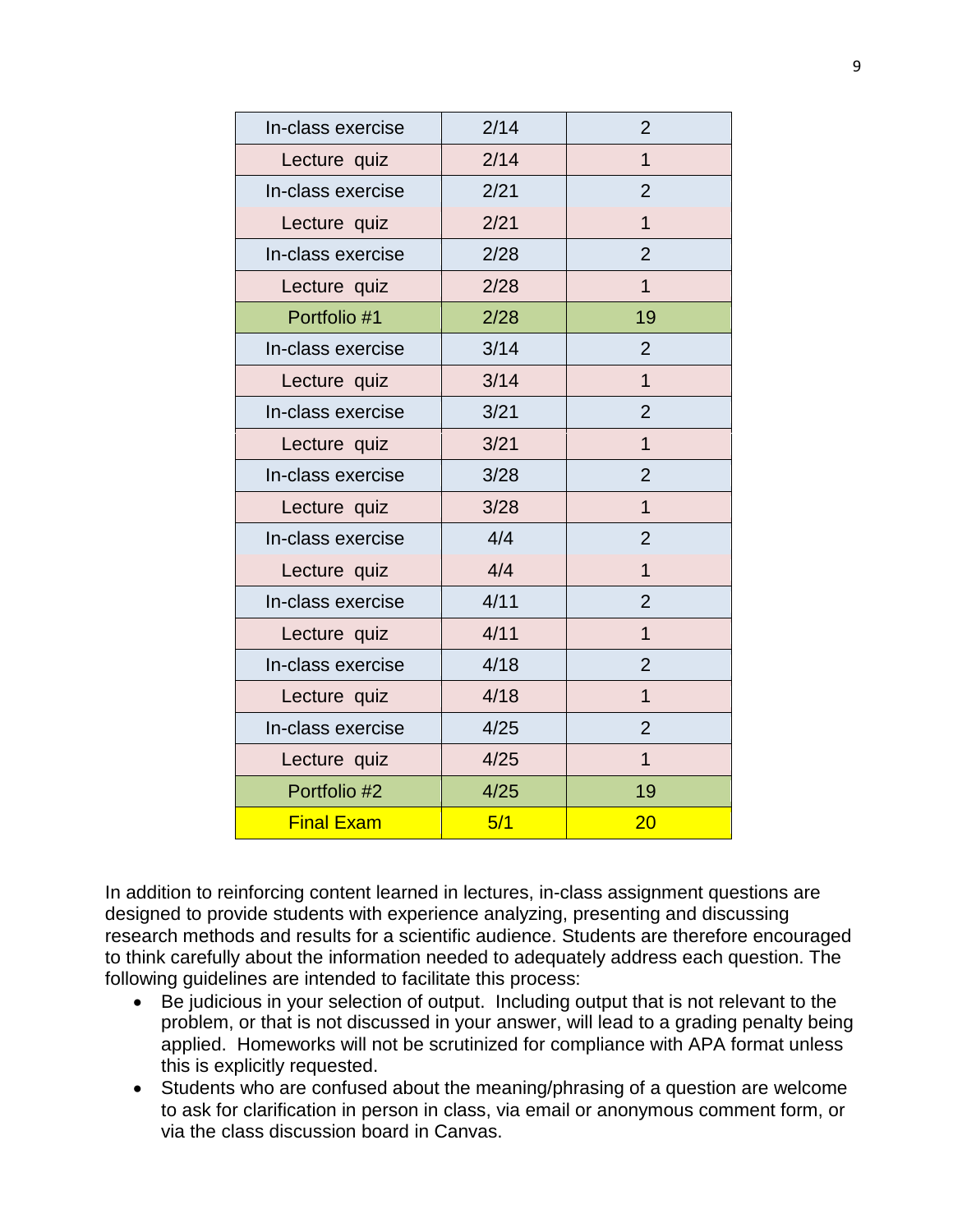| <b>Points</b><br>earned | 93-100 | 90-92 | 87-89 | 83-86 | 80-82 | 77-79  | 73-76 | 70-72 | 67-69 | 63-66 | 60-62 | <b>Below</b><br>60 |
|-------------------------|--------|-------|-------|-------|-------|--------|-------|-------|-------|-------|-------|--------------------|
| ∟etter<br>Grade         | A      | ∸∸    | $B+$  | B     | В-    | $\sim$ | ັ     | J UT  | D+    |       | ◡     | -<br>-             |

#### **Point system used (i.e., how do course points translate into letter grades).**

Please be aware that a C- is not an acceptable grade for graduate students. A grade of C counts toward a graduate degree only if an equal number of credits in courses numbered 5000 or higher have been earned with an A.

| ∟etter<br>Grade        | n.  | А-   | B+   | В   | в-   | C+   | ~   | ∼<br>-ن | D+   | D        | D-   |     | <b>WF</b> |     | <b>NG</b> | S-U |
|------------------------|-----|------|------|-----|------|------|-----|---------|------|----------|------|-----|-----------|-----|-----------|-----|
| Grade<br><b>Points</b> | 4.0 | 3.67 | 3.33 | 3.0 | 2.67 | 2.33 | 2.0 | .67     | l.33 | л<br>∣.∪ | 0.67 | 0.0 | 0.0       | 0.0 | 0.0       | 0.0 |

For greater detail on the meaning of letter grades and university policies related to them, see the Registrar's Grade Policy regulations at: <http://catalog.ufl.edu/ugrad/current/regulations/info/grades.aspx>

**Exam Policy.** Multiple choice exam will be online, May 1 from 8 pm to 10 pm in Canvas and will consist of 50 multiple choice items covering content from the semester.

### **Policy Related to Extra Credit**

Occasionally, homework may include the opportunity for bonus points. These extra credit problems will be optional.

For student evaluations of teaching [\(https://evaluations.ufl.edu\)](https://evaluations.ufl.edu/), all members of the class will be awarded one (1) bonus point if 80% of the enrolled class completes evaluations, and two (2) bonus points if 100% of the enrolled class completes evaluations.

### **Policy Related to Make up Exams or Other Work**

**Missed in-class assignments cannot be made up, since they also constitute "homework". If students are going to miss an in-class assignment, they should (a)**  *submit an "absence reporting form" which is linked on the Persistent Resources page, accessible from the Canvas home page for our course,* **(b) notify their group, and (c) arrange to submit the assignment independently by the deadline (or contact the instructor to discuss alternative arrangments)**

For homework, late submissions are not encouraged. Late submissions will be accepted for up to 7 days, but with the following penalty schedule:

With regard to missing or incomplete assignments, the following policies apply:

• Graders will **not** contact you about missing or incomplete assignments. **It is your responsibility** to check that the *correct* assignment has been submitted to elearning on time.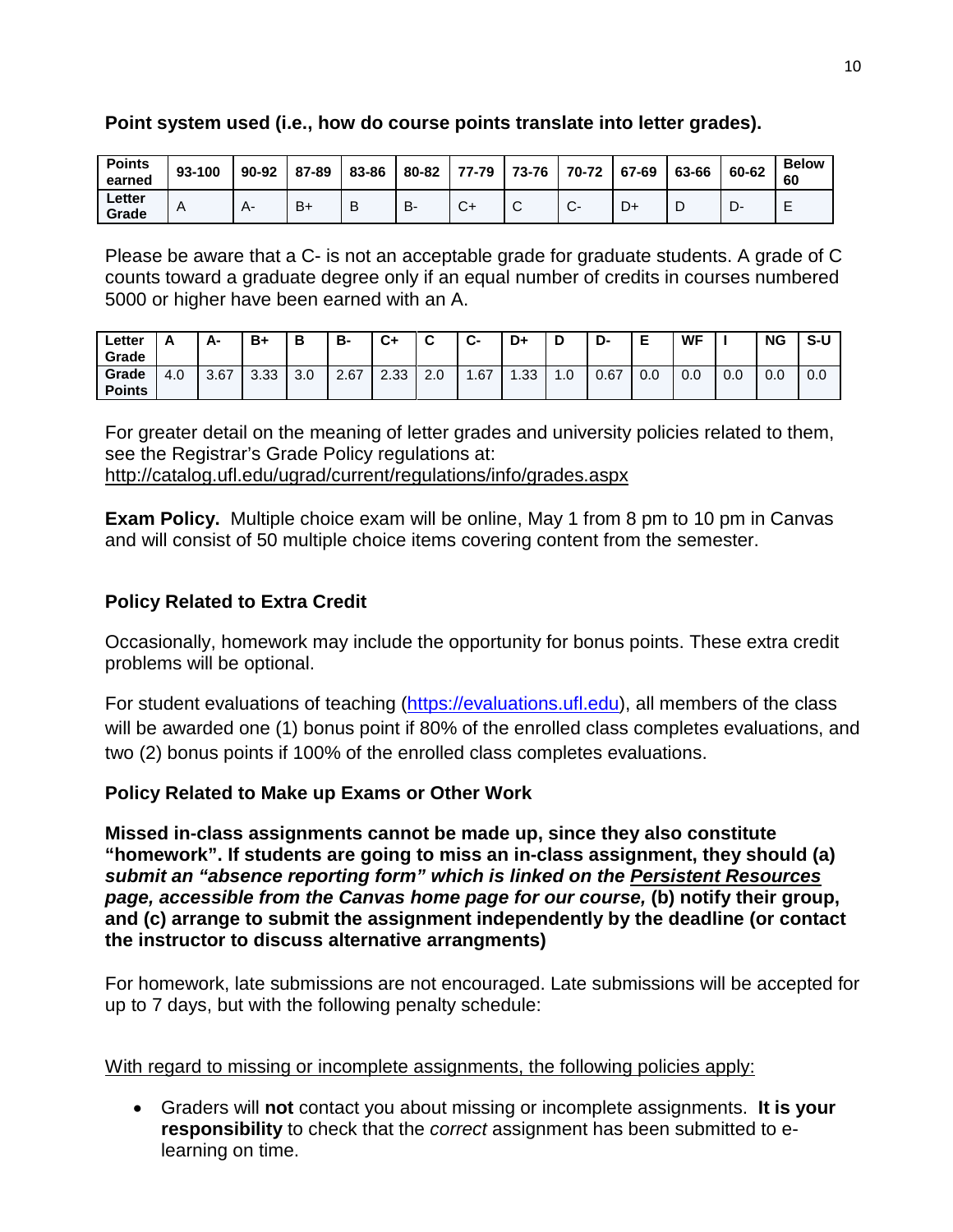- The late policy below applies ONLY to homework. In-class exercises (which are graded on a submitted/non-submitted basis) may NOT be turned in late, and will be assigned a grade of zero if missed.
- **It may be possible to avoid a late penalty IF YOU CONTACT THE INSTRUCTOR AT LEAST 24 HOURS IN ADVANCE.** You should email both Dr. Marsiske and your teaching assistant, and explain what issue (e.g., bereavement, illness) necessitates lateness. In some cases, documentation may be requested. If a lateness allowance is agreed to, this applies to a single assignment only. It does not allow you to delay future assignments. Note, conference attendance or doctoral qualifying examinations or thesis/dissertation defenses do not constitute valid lateness excuses.
- If your assignment is late, you will lose 10% each day. Thus, if an assignment is worth 30 points, you will lose 3 points for each late day. "Late" begins one minute after the due time (e.g., an assignment due at 8:34 am is considered late at 8:35 am). Penalties are as follows:

| 1 minute to 24 hours late                | 10% of maximum deducted from achieved grade  |
|------------------------------------------|----------------------------------------------|
| 1 day + 1 minute late to 48 hours late   | 20% of maximum deducted from achieved grade  |
| 2 days + 1 minute late to 72 hours late  | 30% of maximum deducted from achieved grade  |
| 3 days + 1 minute late to 96 hours late  | 40% of maximum deducted from achieved grade  |
| 4 days + 1 minute late to 120 hours late | 50% of maximum deducted from achieved grade  |
| 5 days + 1 minute late to 144 hours late | 60% of maximum deducted from achieved grade  |
| 6 days + 1 minute late to 168 hours late | 70% of maximum deducted from achieved grade  |
| 7 days + 1 minute late or longer         | 100% of maximum deducted from achieved grade |
|                                          |                                              |

# **NOTE: UPLOADING THE WRONG DOCUMENT IS SAME-AS-LATE**, even if you

have documentation that you completed the document on time. **It is your responsibility to verify that you have uploaded the correct document.** (You should open or download your uploaded homeworks and double- or triple-check that you have uploaded the right one).

- o There will be **no** exceptions to this policy.
- o If you have uploaded the wrong document, and e-learning does not allow you to correct this, you should IMMEDIATELY send the correct document to Dr. Marsiske and your teaching assistant via email.
- o If you cannot upload a document due to technical problems (e.g., if e-learning is down), you may e-mail your assignment to Dr. Marsiske and your teaching assistant. The timestamp on your e-mail will serve as the time submitting. In such cases, please upload your assignment to e-learning as well, once the technical issue is resolved.

Any requests for make-ups due to technical issues MUST be accompanied by the ticket number received from LSS when the problem was reported to them. The ticket number will document the time and date of the problem. You MUST e-mail your instructor within 24 hours of the technical difficulty if you wish to request a make-up.

### **Incomplete grades:**

An incomplete grade may be assigned at the discretion of the instructor as an interim grade for a course in which the student has 1) completed a major portion of the course with a passing grade, 2) been unable to complete course requirements prior to the end of the term because of extenuating circumstances, and 3) obtained agreement from the instructor and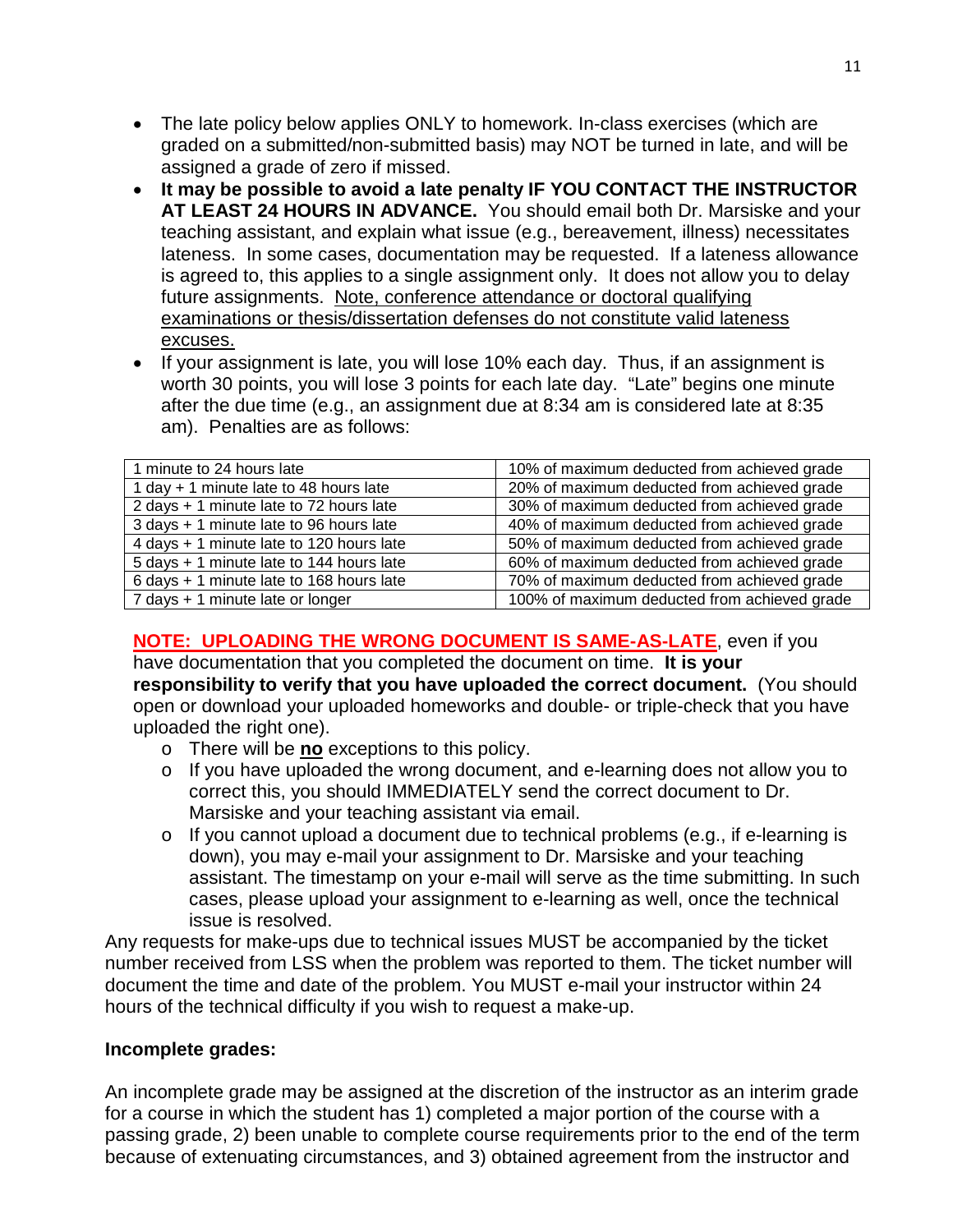arranged for resolution (contract) of the incomplete grade. Instructors assign incomplete grades following consultation with Department Chairs.

### **Policy Related to Required Class Attendance**

It is the expectation of the faculty in Clinical and Health Psychology, and Psychology, that all students attend all classes. Students are expected to be present for all classes, since much material will be covered only once in class. Weekly in-class meetings will generally require in-class submissions of material…this can only be done in class, and during class time. Thus, physical attendance is required.

Please note all faculty are bound by the UF policy for excused absences. For information regarding the UF Attendance Policy see the Registrar website for additional details: [http://www.registrar.ufl.edu/catalogarchive/01-02](http://www.registrar.ufl.edu/catalogarchive/01-02-catalog/academic_regulations/academic_regulations_013_.htm) [catalog/academic\\_regulations/academic\\_regulations\\_013\\_.htm](http://www.registrar.ufl.edu/catalogarchive/01-02-catalog/academic_regulations/academic_regulations_013_.htm)

### **STUDENT EXPECTATIONS, ROLES, AND OPPORTUNITIES FOR INPUT**

### **Inclusive Learning Environment.**

Public health and health professions are based on the belief in human dignity and on respect for the individual. As we share our personal beliefs inside or outside of the classroom, it is always with the understanding that we value and respect diversity of background, experience, and opinion, where every individual feels valued. We believe in, and promote, openness and tolerance of differences in ethnicity and culture, and we respect differing personal, spiritual, religious and political values. We further believe that celebrating such diversity enriches the quality of the educational experiences we provide our students and enhances our own personal and professional relationships. We embrace The University of Florida's Non-Discrimination Policy, which reads, "The University shall actively promote equal opportunity policies and practices conforming to laws against discrimination. The University is committed to non-discrimination with respect to race, creed, color, religion, age, disability, sex, sexual orientation, gender identity and expression, marital status, national origin, political opinions or affiliations, genetic information and veteran status as protected under the Vietnam Era Veterans' Readjustment Assistance Act." If you have questions or concerns about your rights and responsibilities for inclusive learning environment, please see your instructor or refer to the Office of Multicultural & Diversity Affairs website: [www.multicultural.ufl.edu](http://www.multicultural.ufl.edu/)

### **Expectations Regarding Course Behavior**

As a matter of mutual courtesy, please let the instructor know when you're going to be late, when you're going to miss class, or if you need to leave early. Please try to do any of these as little as possible. Students who have extraordinary circumstances preventing attendance, or who must leave early, should explain these circumstances to the course instructor prior to the scheduled class, or as soon as possible thereafter. The instructor will then make an effort to accommodate reasonable requests. If you must miss a class, please request notes from your classmates about the exercises/discussion you missed.

### **Communication Guidelines**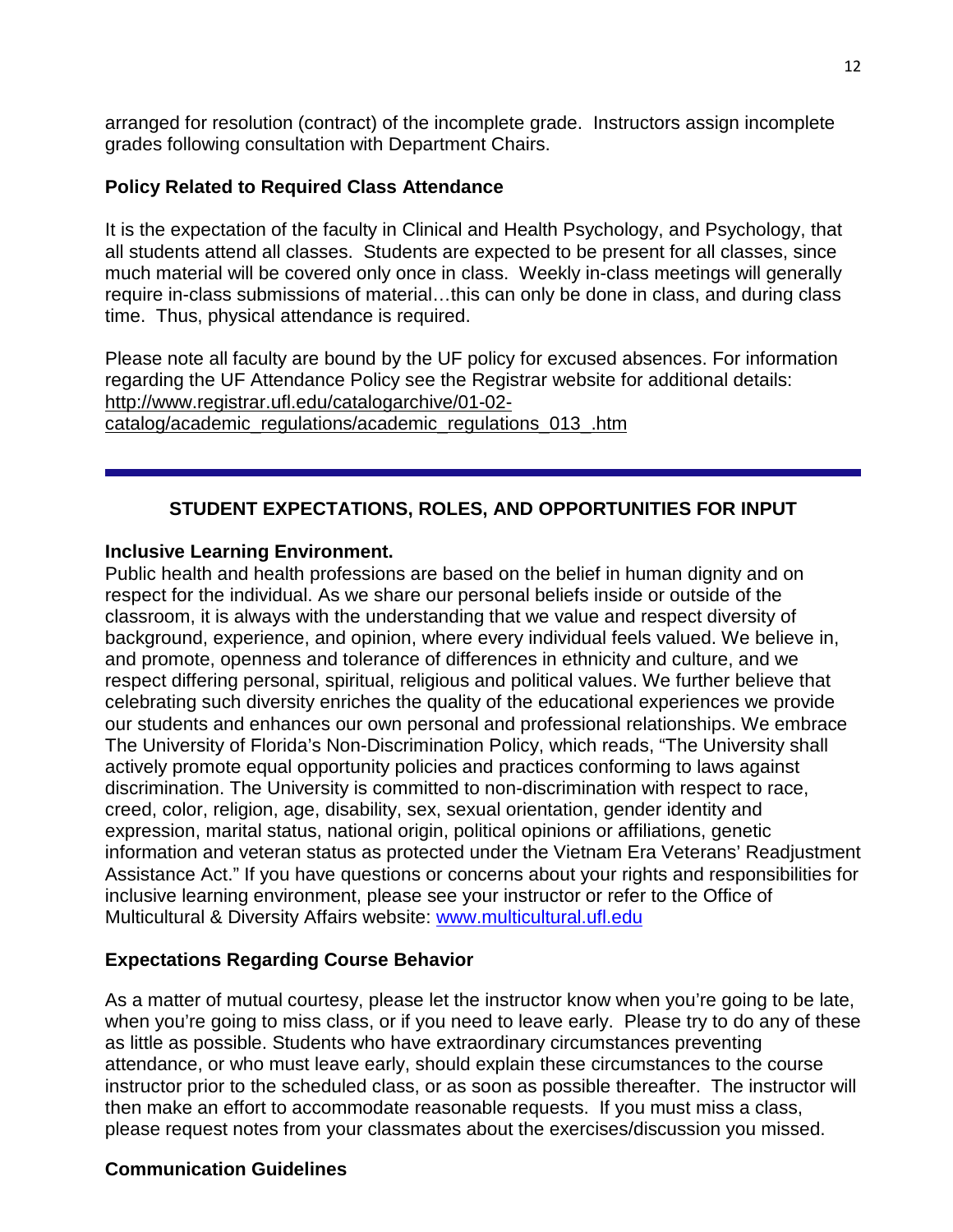For extra help:

The instructor will make every effort to support students in understanding course content and reading materials. The following resources are available for this purpose: *Class Discussion.* The class question-and-answer discussion board will occur in Canvas ("Discussion" link), and will be monitored by the instructor. Unfortunately, due to the limitations of Canvas, questions cannot be posted anonymously.

**Note #1**: You can receive notifications whenever the discussion board is updated. Next to each discussion topic, click the green "subscribe" checkmark on the Canvas Discussion main page

**Note #2:** We ask that you minimize sending questions **directly** to the instructor to ensure that

- (a) your classmates can share in the insights by reading the blog
- (b) the instructor does not end up answering the same question multiple times.
- (c) you benefit from the possibility of receiving responses from anyone in the class, not just the instructor.

For these reasons, emailed questions will be strongly discouraged, unless they relate to highly personal and idiosyncratic issues. Emailed questions may receive the response of "please post this on the blog so it can be answered". If you are afraid that your question will give away the answer, please think about how to rephrase it so that it does not give away the answer. If this is not possible, then you may e-mail the instructor directly.

Office Hours and Appointments*.* Dr. Marsiske has office hours by appointment for extra help. Note, though, that these are not intended as a venue for, in essence, re-teaching the course. Instructional staff is more than willing to help, but students *must* first complete these steps before requesting additional assistance:

- Review the blog in case it provides clarification
- Re-examine the notes from class
- Listen to the accompanying audio.
- Read (or re-read) the readings from that week.
- Consider watching the associated video, and/or Andy Fields' supplemental notes [\(http://www.statisticshell.com/apf.html,](http://www.statisticshell.com/apf.html) and then click the "Statistics Hell-P" link) at his website or at the Sage website [http://www.sagepub.com/field4e/main.htm,](http://www.sagepub.com/field4e/main.htm) you may need to complete a free registration

In reviewing the above resources, students are asked to write down specific questions about the material that is causing confusion. If you have, in good faith, put in the work to improve your understanding, then the instructor can build on all your preparatory work and really help you over the "humps".

### **Academic Integrity**

Students are expected to act in accordance with the University of Florida policy on academic integrity. As a student at the University of Florida, you have committed yourself to uphold the Honor Code, which includes the following pledge:

### *"We, the members of the University of Florida community, pledge to hold ourselves and our peers to the highest standards of honesty and integrity."*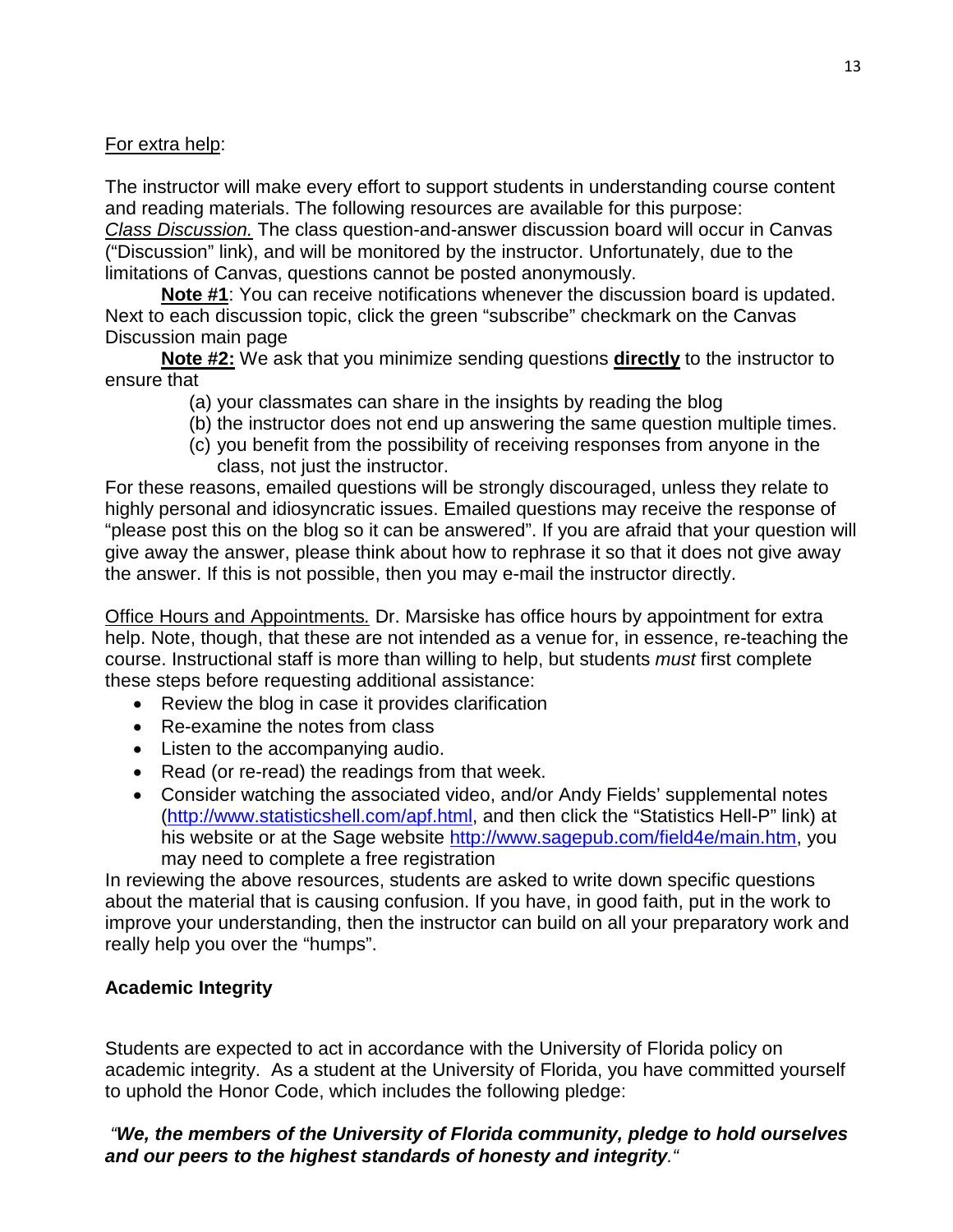You are expected to exhibit behavior consistent with this commitment to the UF academic community, and on all work submitted for credit at the University of Florida, the following pledge is either required or implied:

### *"On my honor, I have neither given nor received unauthorized aid in doing this assignment."*

It is your individual responsibility to know and comply with all university policies and procedures regarding academic integrity and the Student Honor Code. Violations of the Honor Code at the University of Florida will not be tolerated. Violations will be reported to the Dean of Students Office for consideration of disciplinary action. For additional information regarding Academic Integrity, please see Student Conduct and Honor Code or the Graduate Student Website for additional details:

#### <https://www.dso.ufl.edu/sccr/process/student-conduct-honor-code/> <http://gradschool.ufl.edu/students/introduction.html>

Please remember cheating, lying, misrepresentation, or plagiarism in any form is unacceptable and inexcusable behavior.

### **Online Faculty Course Evaluation Process**

#### *For student evaluations of teaching [\(https://evaluations.ufl.edu\)](https://evaluations.ufl.edu/), all members of the class will be awarded one (1) bonus point if at least 80% of the enrolled class completes evaluations, and two (2) bonus points if 100% of the enrolled class completes evaluations.*

Students are expected to provide feedback on the quality of instruction in this course by completing online evaluations at [https://evaluations.ufl.edu](https://evaluations.ufl.edu/) so make sure you include a statement regarding the value and expectation for student participation in course evaluations. We suggest you include a comment regarding how you will use the evaluations (e.g. to make specific improvements to the course and teaching style, assignments, etc.). It is also important to make some statement regarding the direct influence they have on faculty tenure and promotion, so your input is valuable. Evaluations are typically open during the last two or three weeks of the semester, but students will be given specific times when they are open. Summary results of these assessments are available to students at [https://evaluations.ufl.edu/results/](https://evaluations.ufl.edu/results/ )

### **SUPPORT SERVICES**

### **Accommodations for Students with Disabilities**

If you require classroom accommodation because of a disability, you must register with the Dean of Students Office [http://www.dso.ufl.edu](http://www.dso.ufl.edu/) within the first week of class. The Dean of Students Office will provide documentation to you, which you then give to the instructor when requesting accommodation. The College is committed to providing reasonable accommodations to assist students in their coursework.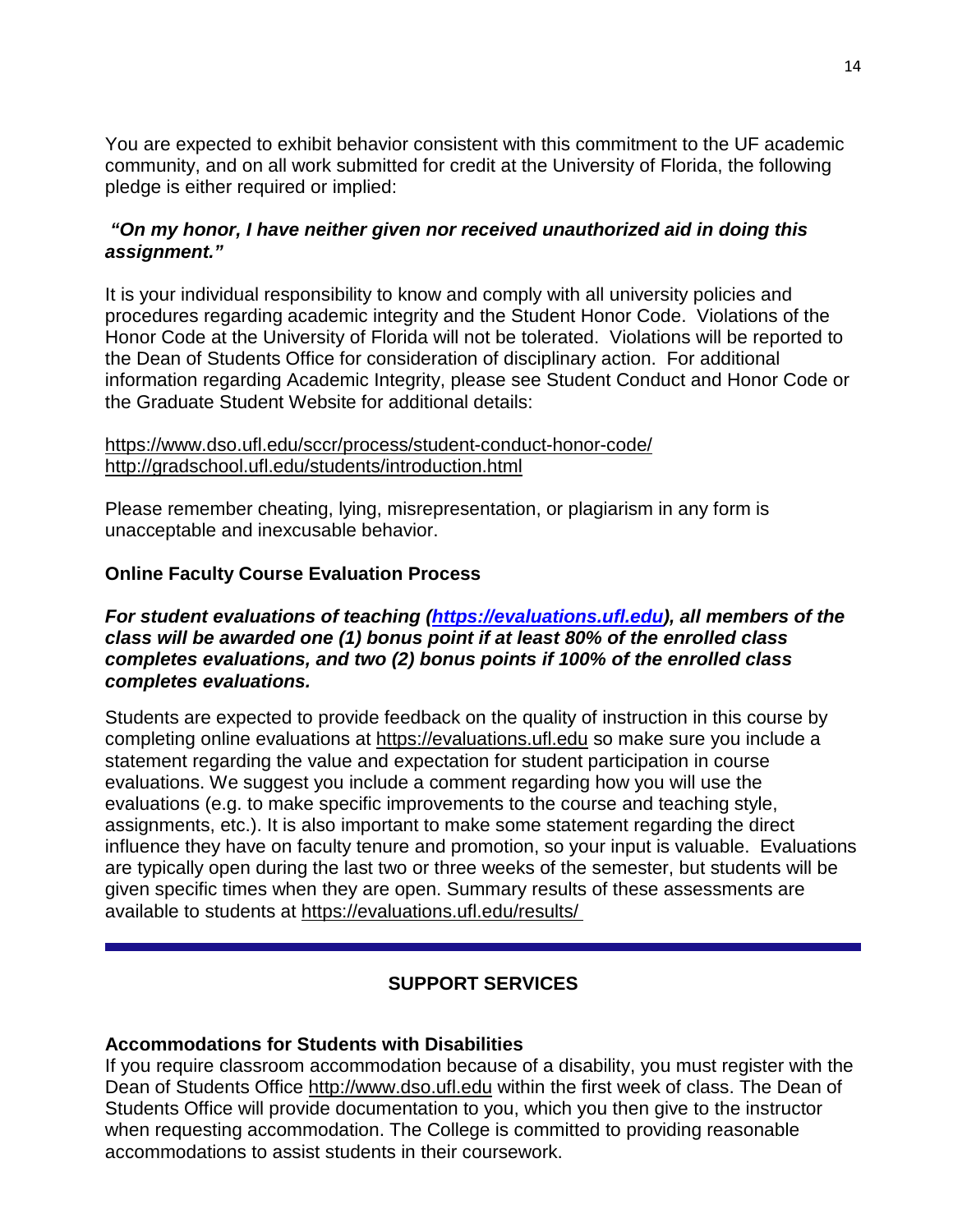### **Counseling and Student Health (Health, Wellness, and Academic Resources)**

Students sometimes experience stress from academic expectations and/or personal and interpersonal issues that may interfere with their academic performance. If you find yourself facing issues that have the potential to or are already negatively affecting your coursework, you are encouraged to talk with an instructor and/or seek help through University resources available to you.

## Health and Wellness

- *U Matter We Care*: If you or a friend is in distress, please contact [umatter@ufl.edu](mailto:umatter@ufl.edu) or 352 392-1575 so that a team member can reach out to the student
- *Counseling and Wellness Center*: offers a variety of support services such as psychological assessment and intervention and assistance for math and test anxiety. Visit their web site for more information: <http://www.counseling.ufl.edu/cwc/Default.aspx> or call (352) 392-1575. On line and in person assistance is available.
- *University Police Department* (352) 392-1111 or 9-1-1 for emergencies; see also [http://www.police.ufl.edu](http://www.police.ufl.edu/)
- *The Student Health Care Center at Shands* is a satellite clinic of the main Student Health Care Center located on Fletcher Drive on campus. Student Health at Shands offers a variety of clinical services. The clinic is located on the second floor of the Dental Tower in the Health Science Center. For more information, contact the clinic at 392-0627 or check out the web site at: <https://shcc.ufl.edu/>
- *Crisis intervention* is always available 24/7 from: Alachua County Crisis Center: (352) 264-6789 [http://www.alachuacounty.us/DEPTS/CSS/CRISISCENTER/Pages/CrisisCenter.asp](http://www.alachuacounty.us/DEPTS/CSS/CRISISCENTER/Pages/CrisisCenter.aspx) [x](http://www.alachuacounty.us/DEPTS/CSS/CRISISCENTER/Pages/CrisisCenter.aspx)
- *Sexual Assault Recovery Services* (SARS), Student Health Care Center, (352) 392- 1161

### Academic Resources

- *E-learning technical support*, 352-392-4357 (selection option 2) or e-mail to [Learning-support@ufl.edu,](mailto:Learning-support@ufl.edu) [https://elearning.ufl.edu](https://elearning.ufl.edu/)
- *Career Resource Center*, Reitz Union, 392-1601. Career assistance and counseling. [http://www.crc.ufl.edu](http://www.crc.ufl.edu/)
- *Library Support*, [http://cms.uflib.ufl.edu/ask.](http://cms.uflib.ufl.edu/ask) Various ways to receive assistance with respect to using the libraries or finding resources

BUT – Do not wait until you reach a crisis to come in and talk with us. We have helped many students through stressful situations impacting their academic performance. You are not alone so do not be afraid to ask for assistance.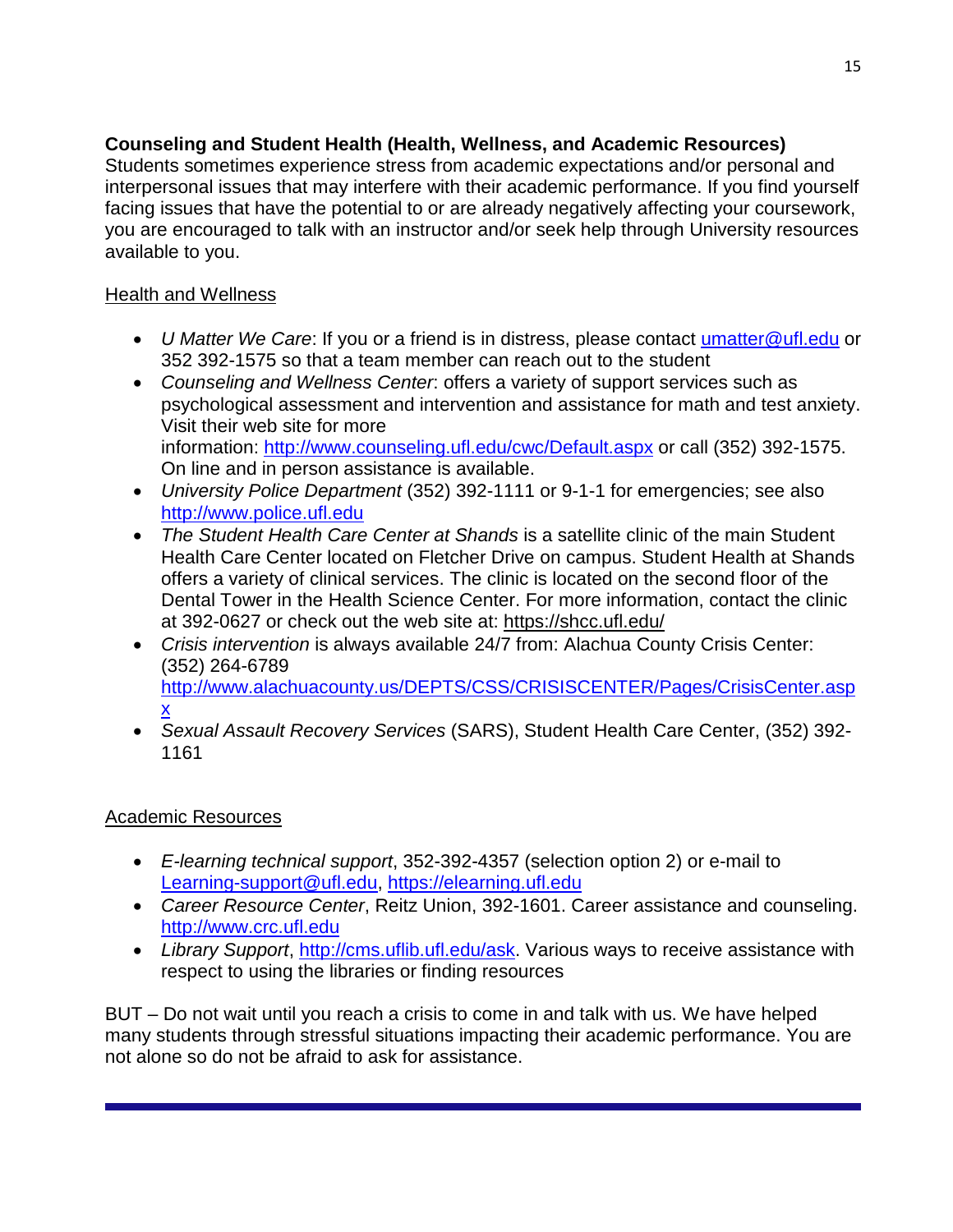# **WEEKLY READINGS**

| <b>Week</b>            | 1                                                                |
|------------------------|------------------------------------------------------------------|
| Date to complete       | 1/11                                                             |
| <b>Primary Reading</b> | SING01                                                           |
|                        | FITZ02                                                           |
| <b>Secondary</b>       | Cronbach, L. J, & Furby, L. (1970). How should we measure        |
| <b>Readings</b>        | "change" -- or should we? Psychological Bulletin, 74, 68-        |
|                        | 80.                                                              |
|                        | Nesselroade, J. R., & Cable, D. G. (1974). "Sometimes it's       |
|                        | okay to factor difference scores"--The separation of state       |
|                        | and trait anxiety. Multivariate Behavior Research, 9, 272-       |
|                        | 283.                                                             |
|                        | Baltes, P. B., Nesselroade, J. R., Schaie, K. W., & Labouvie, E. |
|                        | W. (1972). On the dilemma of regression effects in               |
|                        | examining ability-level-related differentials in ontogenetic     |
|                        | patterns of intelligence. Developmental Psychology, 6, 78-       |
|                        | 84.                                                              |
|                        | Dudek, F. J. (1979). The continuing misinterpretation of the     |
|                        | standard error of measurement. Psychological Bulletin,           |
|                        | 86, 335-337.                                                     |
| <b>Applied Reading</b> | Saczynkski, J. S., Willis, S. L., & Schaie, K. W. (2002).        |
|                        | Strategy use in reasoning training with older adults. Aging      |
|                        | Neuropsychology and Cognition, 9, 48-60.                         |
|                        | Temkin, N. R., Heaton, R. K., Grant, I., & Dikmen, S. S. (1999). |
|                        | Detecting significant change in neuropsychological test          |
|                        | performance: A comparison of four models. Journal of the         |
|                        | International Neuropsychological Society, 5, 357-369.            |

| <b>Week</b>            | 2                                                         |
|------------------------|-----------------------------------------------------------|
| Date to complete       | 1/18                                                      |
| <b>Primary Reading</b> | BOLL01                                                    |
|                        | SING03                                                    |
| <b>Secondary</b>       | COLSAY02                                                  |
| <b>Readings</b>        | COHOR06                                                   |
| <b>Applied Reading</b> | Kristjansson, S.D., Kircher, J. C., & Webb, A. K. (2007). |
|                        | Multilevel models for repeated measures research designs  |
|                        | in psychophysiology: An introduction to growth curve      |
|                        | modeling Psychophysiology, 44, 728-736.                   |

| <b>Week</b>            | u      |
|------------------------|--------|
| Date to complete       | 1/25   |
| <b>Primary Reading</b> | SING04 |
|                        | SING05 |
| <b>Secondary</b>       | n/a    |
| <b>Readings</b>        |        |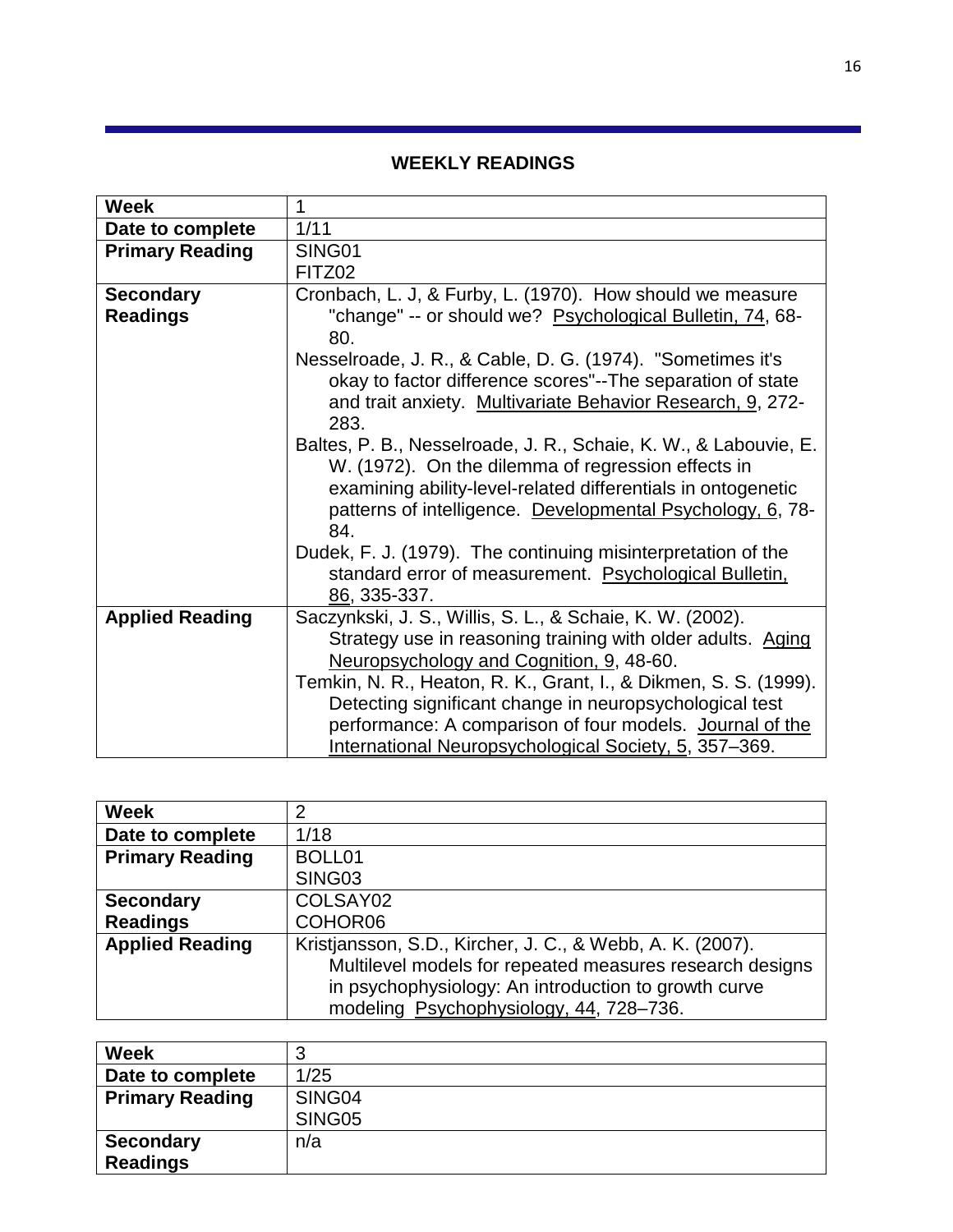| <b>Applied Reading</b> | Cillessen, A. H. N., & Borch, C. (2006). Developmental   |
|------------------------|----------------------------------------------------------|
|                        | trajectories of adolescent popularity: A growth curve    |
|                        | modelling analysis. Journal of Adolescence, 29, 935-959. |

| <b>Week</b>            |        |
|------------------------|--------|
| Date to complete       | 2/1    |
| <b>Primary Reading</b> | SING06 |
| <b>Secondary</b>       | n/a    |
| <b>Readings</b>        |        |
| <b>Applied Reading</b> | n/a    |

| Week                   | 5                                                                                                                                                                                                                                                                                      |
|------------------------|----------------------------------------------------------------------------------------------------------------------------------------------------------------------------------------------------------------------------------------------------------------------------------------|
| <b>Date</b>            | 2/8                                                                                                                                                                                                                                                                                    |
| <b>Primary Reading</b> | SING08                                                                                                                                                                                                                                                                                 |
|                        | DUN01                                                                                                                                                                                                                                                                                  |
|                        | DUN02                                                                                                                                                                                                                                                                                  |
| <b>Secondary</b>       | COLSAY03                                                                                                                                                                                                                                                                               |
| <b>Readings</b>        |                                                                                                                                                                                                                                                                                        |
| <b>Applied Reading</b> | Cattaneo, L. B., Stuewig, J., Goodman, L. A., Kaltman, S., &<br>Dutton, M. A. (2007). Longitudinal helpseeking patterns<br>among victims of intimate partner violence: The<br>relationship between legal and extralegal services.<br>American Journal of Orthopsychiatry, 77, 467-477. |

| <b>Week</b>            | 6                                                          |
|------------------------|------------------------------------------------------------|
|                        |                                                            |
| Date to complete       | 2/15                                                       |
| <b>Primary Reading</b> | DUN03                                                      |
|                        | BOLL02                                                     |
|                        | BOLL <sub>03</sub>                                         |
|                        | BOLL04                                                     |
| <b>Secondary</b>       | COLSAY04                                                   |
| <b>Readings</b>        |                                                            |
| <b>Applied Reading</b> | Ram, N. & Grimm, K. (2007). Using simple and complex       |
|                        | growth models to articulate developmental change: Matching |
|                        | theory to method. International Journal of Behavioral      |
|                        | Development, 31, 303-316.                                  |

| <b>Week</b>            |                                                                  |
|------------------------|------------------------------------------------------------------|
| Date to complete       | 2/22                                                             |
| <b>Primary Reading</b> | BOLL05                                                           |
| <b>Secondary</b>       | n/a                                                              |
| <b>Readings</b>        |                                                                  |
| <b>Applied Reading</b> | Lenzenweger, M. F.& Willett, J. B. (2007). Predicting individual |
|                        | change in personality disorder features by simultaneous          |
|                        | individual change in personality dimensions linked to            |
|                        | neurobehavioral systems: The longitudinal study of               |
|                        | personality disorders, Journal of Abnormal Psychology,           |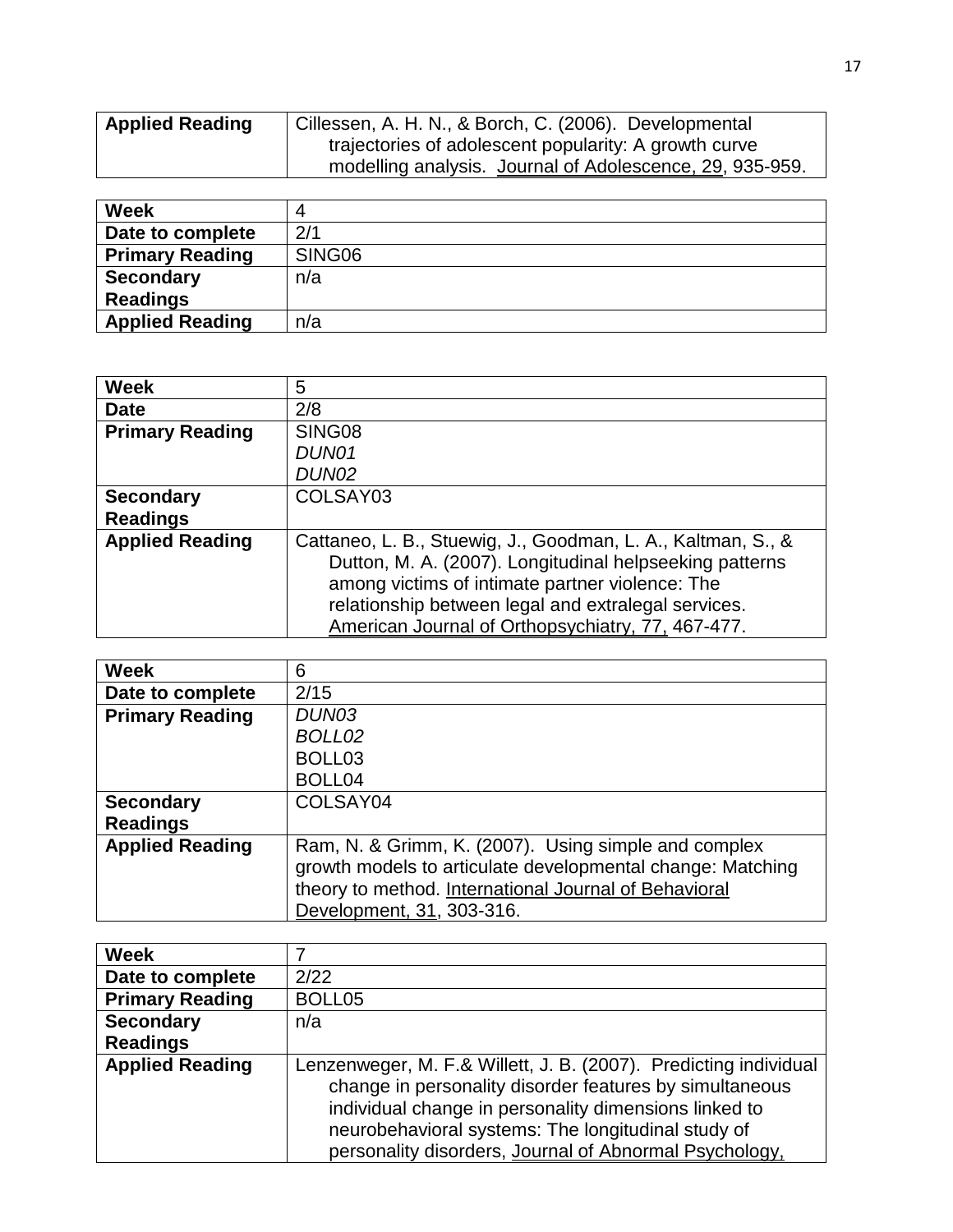| 700.<br>$\epsilon$ |  |
|--------------------|--|
|                    |  |

| <b>Week</b>            | 8                                                                 |
|------------------------|-------------------------------------------------------------------|
| <b>Date</b>            | 3/1                                                               |
| <b>Primary Reading</b> | DUN <sub>04</sub>                                                 |
|                        | BOLL07                                                            |
| <b>Secondary</b>       | COLSAY06                                                          |
| <b>Readings</b>        |                                                                   |
| <b>Applied Reading</b> | Gottfried, A. E., Marcoulides, G. A, Gottfried, A. W., Oliver, P. |
|                        | H., & Guerin, D. W. (2007). Multivariate latent change            |
|                        | modeling of developmental decline in academic intrinsic           |
|                        | math motivation and achievement: Childhood through                |
|                        | adolescence. International Journal of Behavioral                  |
|                        | Development, 31, 317-327.                                         |
|                        | Christensen, H., Mackinnon, A., Jorm, A. F., Korten, A.,          |
|                        | Jacomb, P., Hofer, S. M., & Henderson, S. (2004). The             |
|                        | Canberra longitudinal study: Design, aims, methodology,           |
|                        | outcomes and recent empirical investigations. Aging,              |
|                        | Neuropsychology, and Cognition, 11, 169-195.                      |

| <b>Week</b>            | 9                                                             |
|------------------------|---------------------------------------------------------------|
| Date to complete       | 3/15                                                          |
| <b>Primary Reading</b> | DUN <sub>05</sub>                                             |
|                        | DUN <sub>06</sub>                                             |
|                        | DUN <sub>08</sub>                                             |
|                        |                                                               |
|                        | Tabachnick, B. G., & Fidell, L. S. (2007). Using Multivariate |
|                        | Statistics (Fifth Edition, Chapter 18, Time Series, pp. 18.1- |
|                        | 18.63).                                                       |
| <b>Secondary</b>       | WALLS11                                                       |
| <b>Readings</b>        | WALLS01                                                       |
| <b>Applied Reading</b> | . McCrae, C. S., McNamara, J. P. H., Rowe, M. A.,             |
|                        | Dzierzewski, J. M., Dirk, J., Marsiske, M., & Craggs, J. G.   |
|                        | (in press). Sleep and affect in older adults: Using           |
|                        | multilevel modeling to examine daily associations. Journal    |
|                        | of Sleep Research.                                            |
|                        | Salthouse, T. A., Nesselroade, J. R., Berish, D. E. (2006).   |
|                        | Short-term variability in cognitive performance and the       |
|                        | calibration of longitudinal change. Journal of Gerontology:   |
|                        | Psychological Sciences, 61B, P144-P151                        |

| <b>Week</b>            | 10                                                             |
|------------------------|----------------------------------------------------------------|
| Date to complete       | 3/22                                                           |
| <b>Primary Reading</b> | DUN <sub>11</sub>                                              |
| <b>Secondary</b>       | COLSAY11                                                       |
| <b>Readings</b>        | COLSAY12                                                       |
| <b>Applied Reading</b> | Duncan, S. C., Duncan, T. E., Strycker, L. A., & Chaumeton, N. |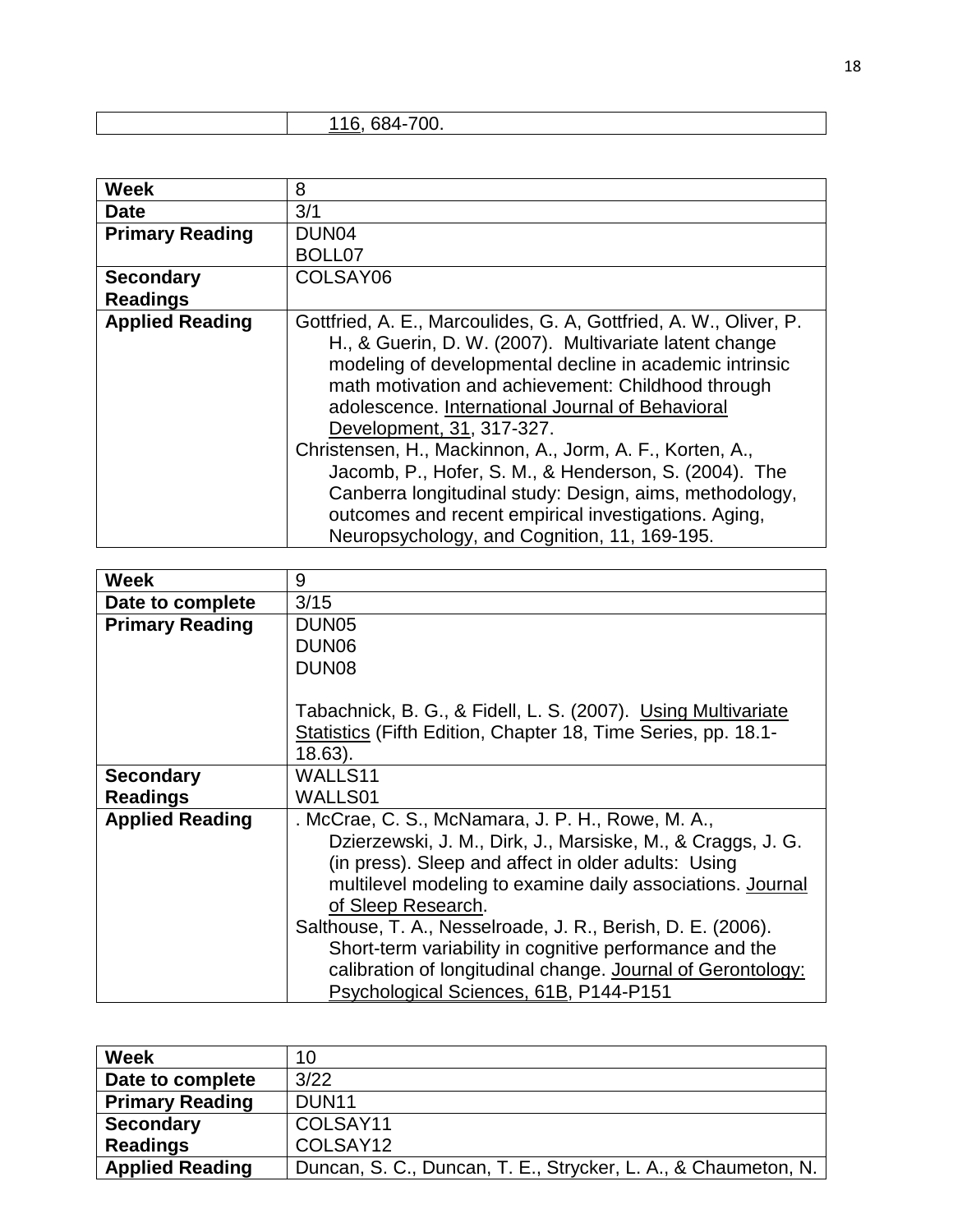| R. (2007). A Cohort-Sequential Latent Growth Model of          |
|----------------------------------------------------------------|
| Physical Activity From Ages 12 to 17 Years. Annals of          |
| Behavioral Medicine, 33, 80-89                                 |
| Morgan-Lopez, A. A.& Fals-Stewart, W. (2007). Analytic         |
| methods for modeling longitudinal data from rolling therapy    |
| groups with membership turnover, Journal of Consulting         |
| and Clinical Psychology, 75, 580-593.                          |
| Graham, J. W., Taylor, B. J., Olchowski, A. E., & Cumsille, P. |
| E. (2006). Planned Missing Data Designs in Psychological       |
| Research. Psychological Methods, 11, 323-343.                  |

| <b>Week</b>            | 11                                                                                                                                                                                                                                                          |
|------------------------|-------------------------------------------------------------------------------------------------------------------------------------------------------------------------------------------------------------------------------------------------------------|
| Date to complete       | 3/29                                                                                                                                                                                                                                                        |
| <b>Primary Reading</b> | SING09                                                                                                                                                                                                                                                      |
|                        | SING <sub>10</sub>                                                                                                                                                                                                                                          |
|                        | <b>SING11</b>                                                                                                                                                                                                                                               |
| <b>Secondary</b>       | n/a                                                                                                                                                                                                                                                         |
| <b>Readings</b>        |                                                                                                                                                                                                                                                             |
| <b>Applied Reading</b> | Edelen, M. O., Tucker, J. S., & Ellickson, P. L. (2007). A<br>discrete time hazards model of smoking initiation among West<br>Coast youth from age 5 to 23. Preventive Medicine: An<br>International Journal Devoted to Practice and Theory, 44, 52-<br>54. |

| <b>Week</b>            | 12                                                        |
|------------------------|-----------------------------------------------------------|
| Date to complete       | 4/5                                                       |
| <b>Topic</b>           | Discrete-Time Hazard Models II/Continuous Time Event      |
|                        | Models I                                                  |
| <b>Primary Reading</b> | SING <sub>12</sub>                                        |
|                        | SING <sub>13</sub>                                        |
| <b>Secondary</b>       | n/a                                                       |
| <b>Readings</b>        |                                                           |
| <b>Applied Reading</b> | McHugh, M. D. (2007). Readiness for change and short-term |
|                        | outcomes of female adolescents in residential treatment   |
|                        | for anorexia nervosa. International Journal of Eating     |
|                        | Disorders. 40, 602-612.                                   |

| <b>Week</b>            | 13   |
|------------------------|------|
| Date to complete       | 4/12 |
| <b>Primary Reading</b> | n/a  |
| <b>Secondary</b>       | n/a  |
| <b>Readings</b>        |      |
| <b>Applied Reading</b> | n/a  |

| <b>Week</b>            | 14   |
|------------------------|------|
| Date to complete       | 4/19 |
| <b>Primary Reading</b> | n/a  |
| <b>Secondary</b>       | n/a  |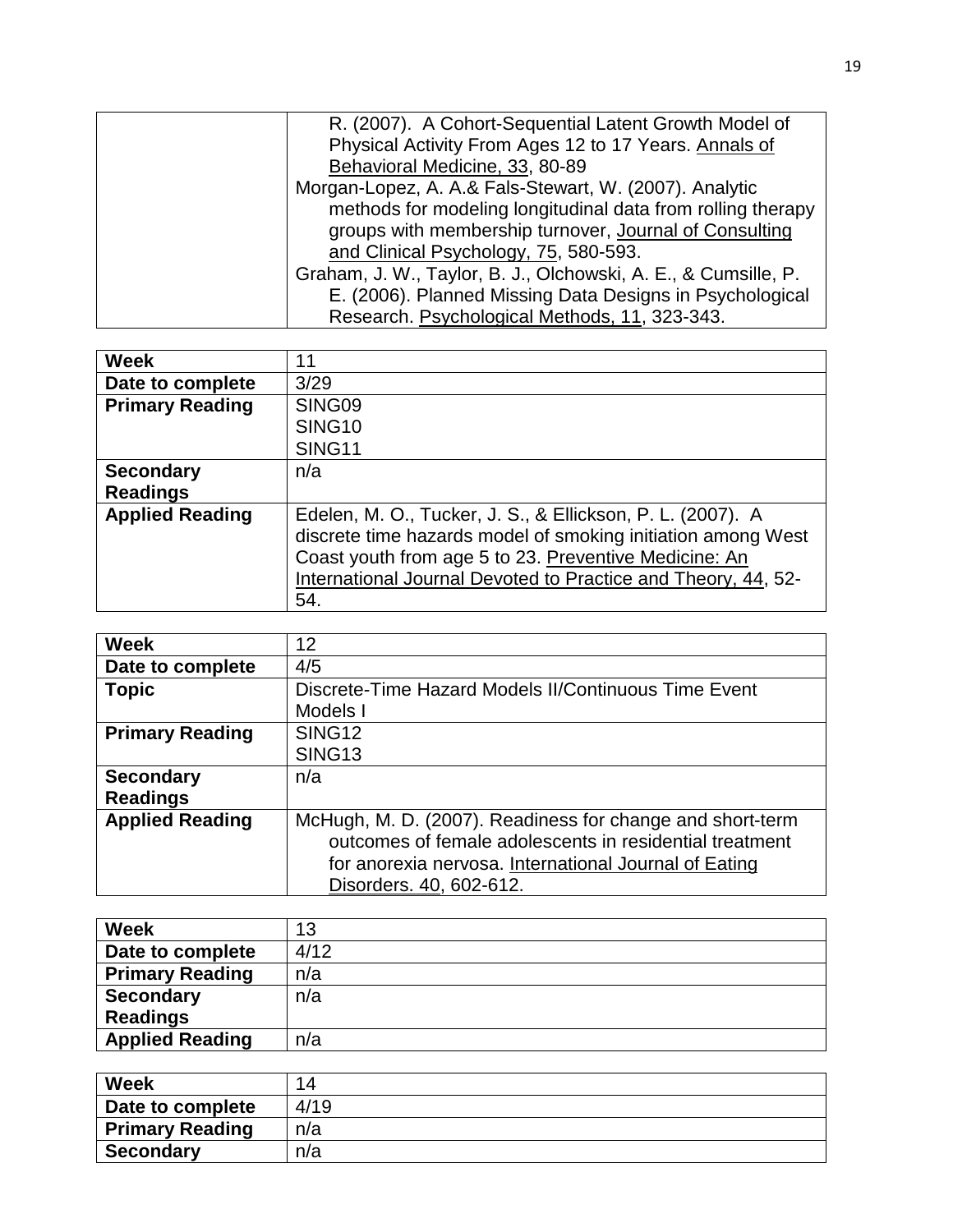| . .<br>в.<br><b>Readings</b> |      |
|------------------------------|------|
| <b>Reading</b>               | n/n  |
| Applied                      | 11 a |

#### **Appendix: Acceptable Collaboration**

On Collaboration

What constitutes acceptable levels of collaboration in this class? Please just treat this as "continuing education". It is here for your reference, but if (after reading this) you feel like you may have gone beyond acceptable and want to discuss it, please get in touch with me or one of the teaching assistants at your convenience.

The short answer about how much collaboration is acceptable is "As specified in the syllabus, and in the UF Honor Code". Let's review those items quickly, and then go a little deeper.

=========

1. UF Honor Code:

A key phrase in this honor code relates to "ambiguity": "It is the responsibility of the student to seek clarification on whether or not use of materials or collaboration or consultation with another person is authorized prior to engaging in any act of such use, collaboration or consultation. If a faculty member has authorized a student to use materials or to collaborate or consult with another person in limited circumstances, the student shall not exceed that authority. If the student wishes to use any materials or collaborate or consult with another person in circumstances to which the authority does not plainly extend, the student shall first ascertain with the faculty member whether the use of materials, collaboration or consultation is authorized. "

http://regulations.ufl.edu/chapter4/4041-2008.pdf

Key phrasing with regard to collaboration:

(a) Plagiarism. A student shall not represent as the student's own work all or any portion of the work of another. Plagiarism includes but is not limited to:

1. Quoting oral or written materials including but not limited to those found on the internet, whether published or unpublished, without proper attribution.

2. Submitting a document or assignment which in whole or in part is identical or substantially identical to a document or assignment not authored by the student.

(b) Unauthorized Use of Materials or Resources ("Cheating"). A student shall not use unauthorized materials or resources in an academic activity. Unauthorized materials or resources shall include: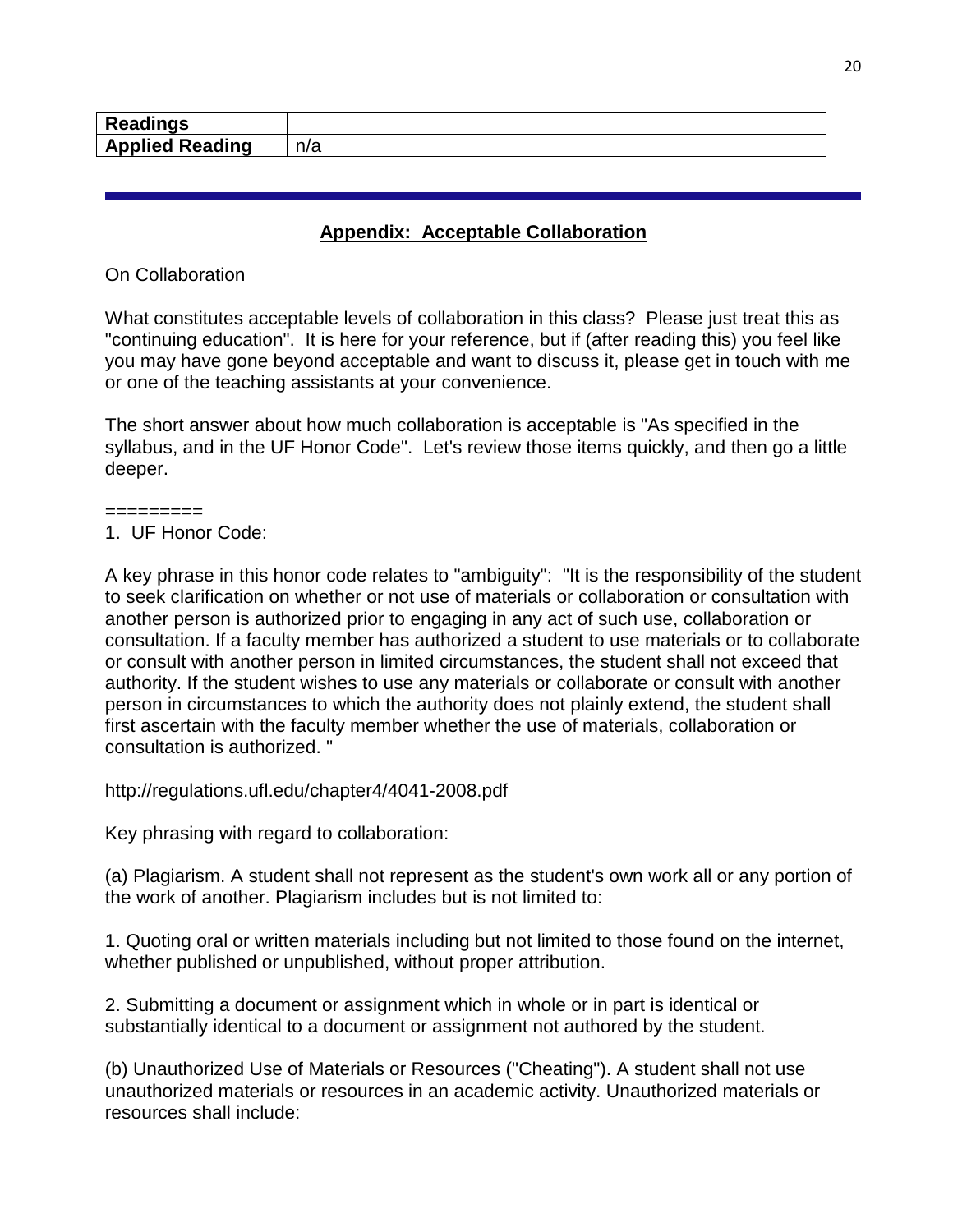1. Any paper or project authored by the student and presented by the student for the satisfaction of any academic requirement if the student previously submitted substantially the same paper or project to satisfy an academic requirement and did not receive express authorization to resubmit the paper or project.

2. Any materials or resources prepared by another student and used without the other student's express consent or without proper attribution to the other student.

3. Any materials or resources which the faculty member has notified the student or the class are prohibited.

4. Use of a cheat sheet when not authorized to do so or use of any other resources or materials during an examination, quiz, or other academic activity without the express permission of the faculty member, whether access to such resource or materials is through a cell phone, PDA, other electronic device, or any other means.

(c) Prohibited Collaboration or Consultation. A student shall not collaborate or consult with another person on any academic activity unless the student has the express authorization from the faculty member.

1. Prohibited collaboration or consultation shall include but is not limited to:

a. Collaborating when not authorized to do so on an examination, take-home test, writing project, assignment, or course work.

b. Collaborating or consulting in any other academic or co-curricular activity after receiving notice that such conduct is prohibited.

c. Looking at another student's examination or quiz during the time an examination or quiz is given. Communication by any means during that time, including but not limited to communication through text messaging, telephone, e-mail, other writing or verbally, is prohibited unless expressly authorized.

2. It is the responsibility of the student to seek clarification on whether or not use of materials or collaboration or consultation with another person is authorized prior to engaging in any act of such use, collaboration or consultation. If a faculty member has authorized a student to use materials or to collaborate or consult with another person in limited circumstances, the student shall not exceed that authority. If the student wishes to use any materials or collaborate or consult with another person in circumstances to which the authority does not plainly extend, the student shall first ascertain with the faculty member whether the use of materials, collaboration or consultation is authorized.

The syllabus says:

"On all work submitted for credit by students at the University of Florida, the following pledge is either required or implied:

<sup>=========</sup> 2. Syllabus: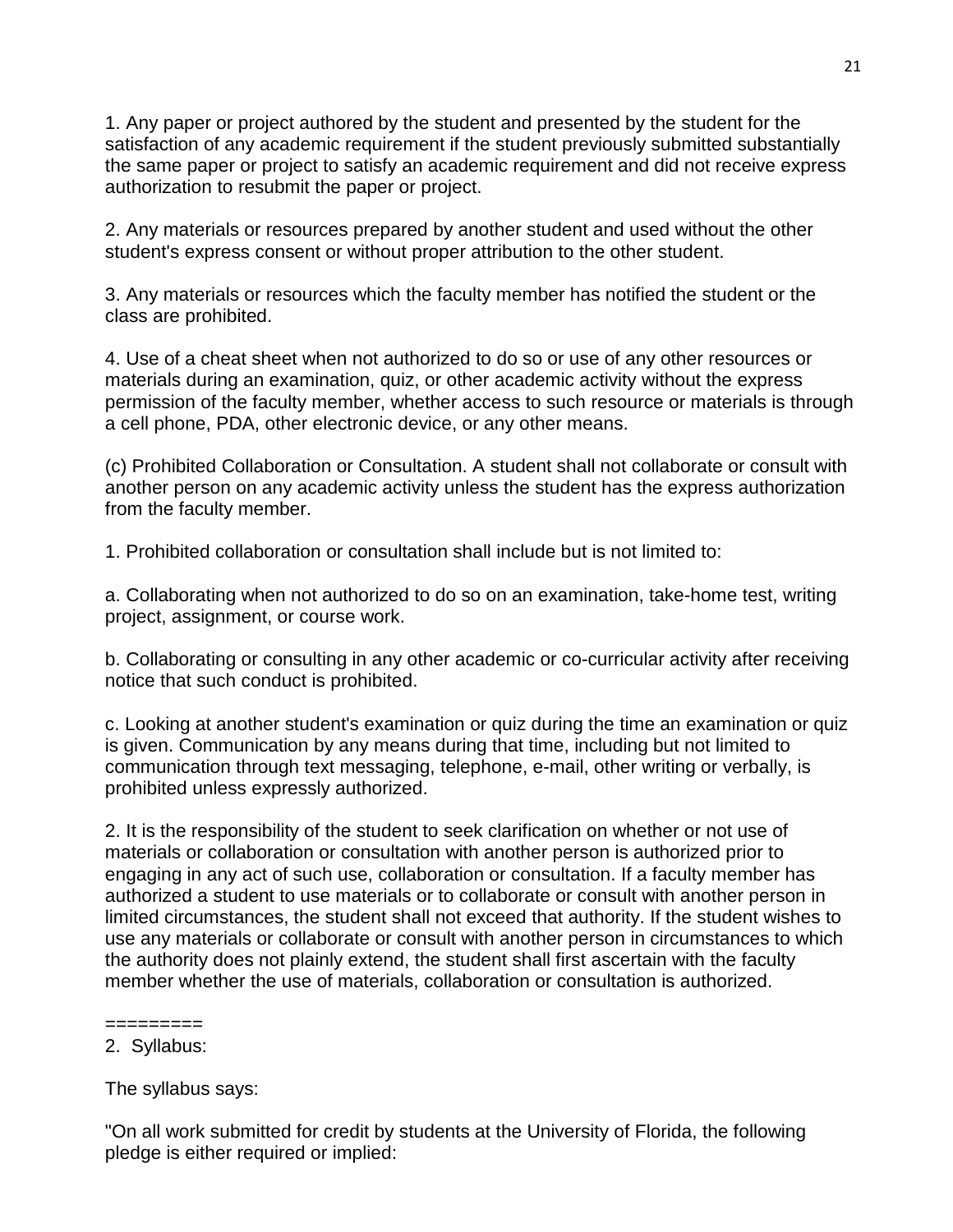"On my honor, I have neither given nor received unauthorized aid in doing this assignment".

It is desirable and expected that take home assignments will stimulate conversation among classmates, and that classmates may actually mentor one another in the work. Students are also likely to discuss elements of the assignment with the instructor. It is expected that submitted work will solely reflect the student's own efforts. Students are expected not to collaborate in running analyses, writing answers, or interpreting results. The TAs and instructor will regularly check for "unusual congruence" in answers, and will discuss concerning instances with students involved. Where collaboration has been found, a zero grade will be assigned."

#### =========

3. So what does this mean:

Because acceptable levels of collaboration can get "gray" in data analysis courses, the examples that follow below try to set some limits on "acceptable" vs. "unacceptable" situations:

ACCEPTABLE: Student 1 says to Student 2: "I'm so confused...do I put the predictor in the "fixed", "random" or "covariates" box?" The collaborating student expresses his or her opinion

UNACCEPTABLE: Sitting down and doing the analysis together.

ACCEPTABLE: Student cannot make a syntax run, no matter what. Second student reviews the syntax, and maybe even goes so far as to say, "why don't we sit in front of a computer, and show me what you're doing?" Based on what the second student see, he/she may make suggestions regarding how to get the syntax to run...BUT NOT suggestions on what variables are selected, etc.

UNACCEPTABLE: Three students sit around a computer together, then save a common output, which each then uses to do the homework. Each person SHOULD have run the analysis independently. If the students need to sit around the computer with someone, it probably should have been with an instructor.

ACCEPTABLE: Running the analysis independently and writing it up independently.

UNACCEPTABLE: "Was the main effect of smoking significant for you? It WAS? It wasn't for me. I better rerun the analysis and figure out where I went wrong." Don't change your results based on what someone else got.

Now, these are just random examples. What the Honor Code says is that "when in doubt, ask first". This is consistent with HIPAA, FERPA, and many clinical activities.

If you find yourself drawn to excessive collaboration because what you REALLY need is more instructional support, please let the instructor/TA know.